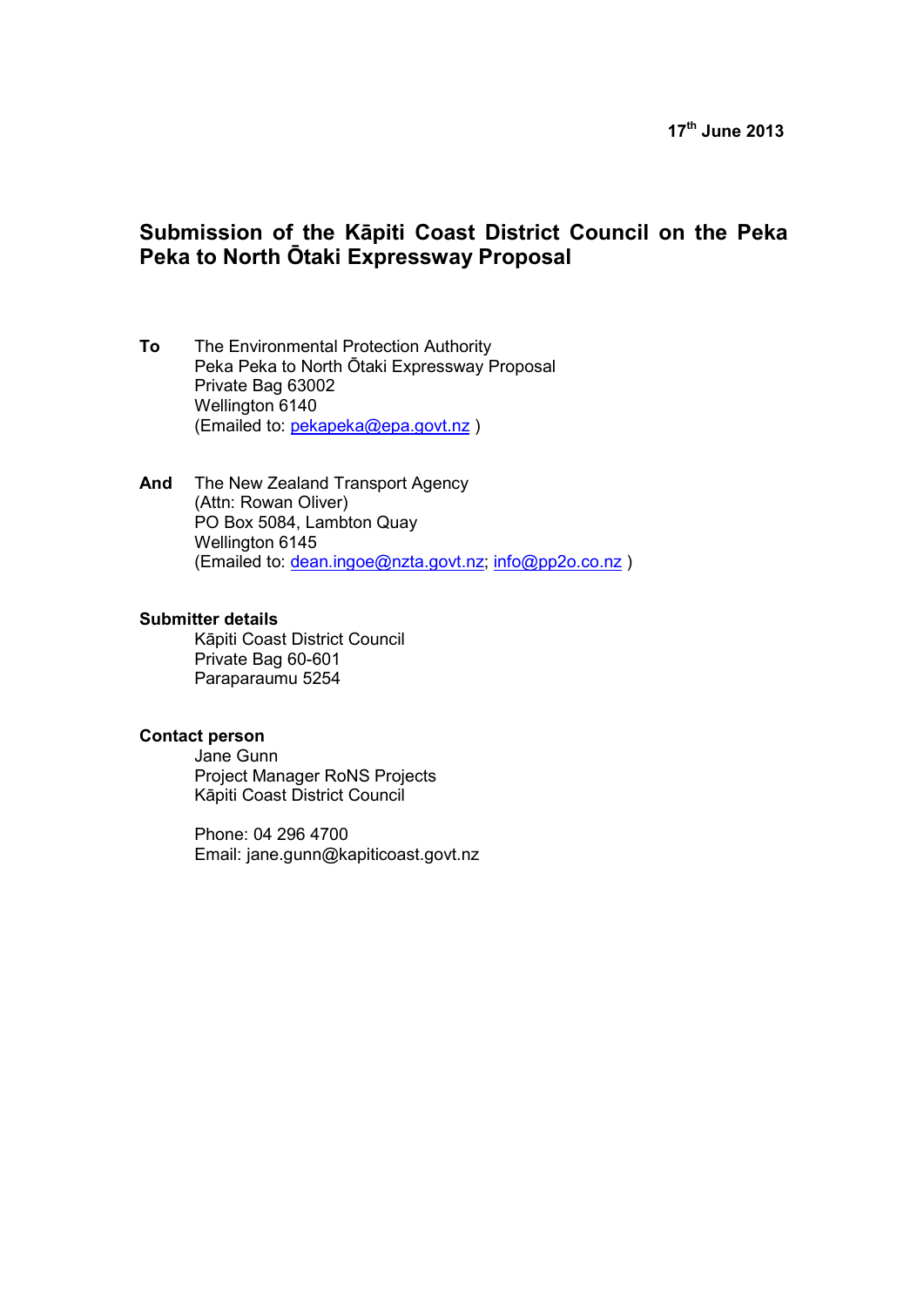# **1 OUTLINE OF THE COUNCIL'S SUBMISSION**

- 1.1 This is the submission of the Kāpiti Coast District Council (the Council) as per Council resolution RMC 13/6/128 on 13<sup>th</sup> June 2013.
- 1.2 The Council makes this submission on the Notice of Requirement (NoR) and Resource Consent Applications lodged with the Environmental Protection Authority (EPA) by the New Zealand Transport Agency (NZTA) for the North Ōtaki to Peka Peka Expressway Proposal (the Proposal) and the associated NoR lodged by KiwiRail.
- 1.3 This submission relates to all parts of the NoR and resource consent applications for the Proposal.
- 1.4 The Council supports the Proposal in part because, while it supports the proposed Expressway, it also seeks further information, refinements, or more effective conditions in relation to some aspects of the Proposal.
- 1.5 The Council wishes to appear at the forthcoming hearing in support of this submission.
- 1.6 The Council's submission outlines the key outstanding issues in the following order:
	- (a) Groundwater
	- (b) Hydrology and stormwater
	- (c) Terrestrial ecology
	- (d) Freshwater ecology
	- (e) Railway
	- (f) Urban form and design
	- (g) Landscape and visual effects
	- (h) Cycleway, walkway and bridleway
	- (i) Roading and traffic
	- (j) Noise and vibration
	- (k) Economic Effects
	- (l) Social effects
	- (m) Cultural/tangata whenua
	- (n) Sediment control and erosion
	- (o) Contaminated land
	- (p) Effects on Council's utilities
	- (q) Statutory planning
- 1.7 For each topic, the Council presents its comments using the following structure (where applicable).
	- (a) Outstanding issues
	- (b) Outcome sought (grouped under the following categories as relevant):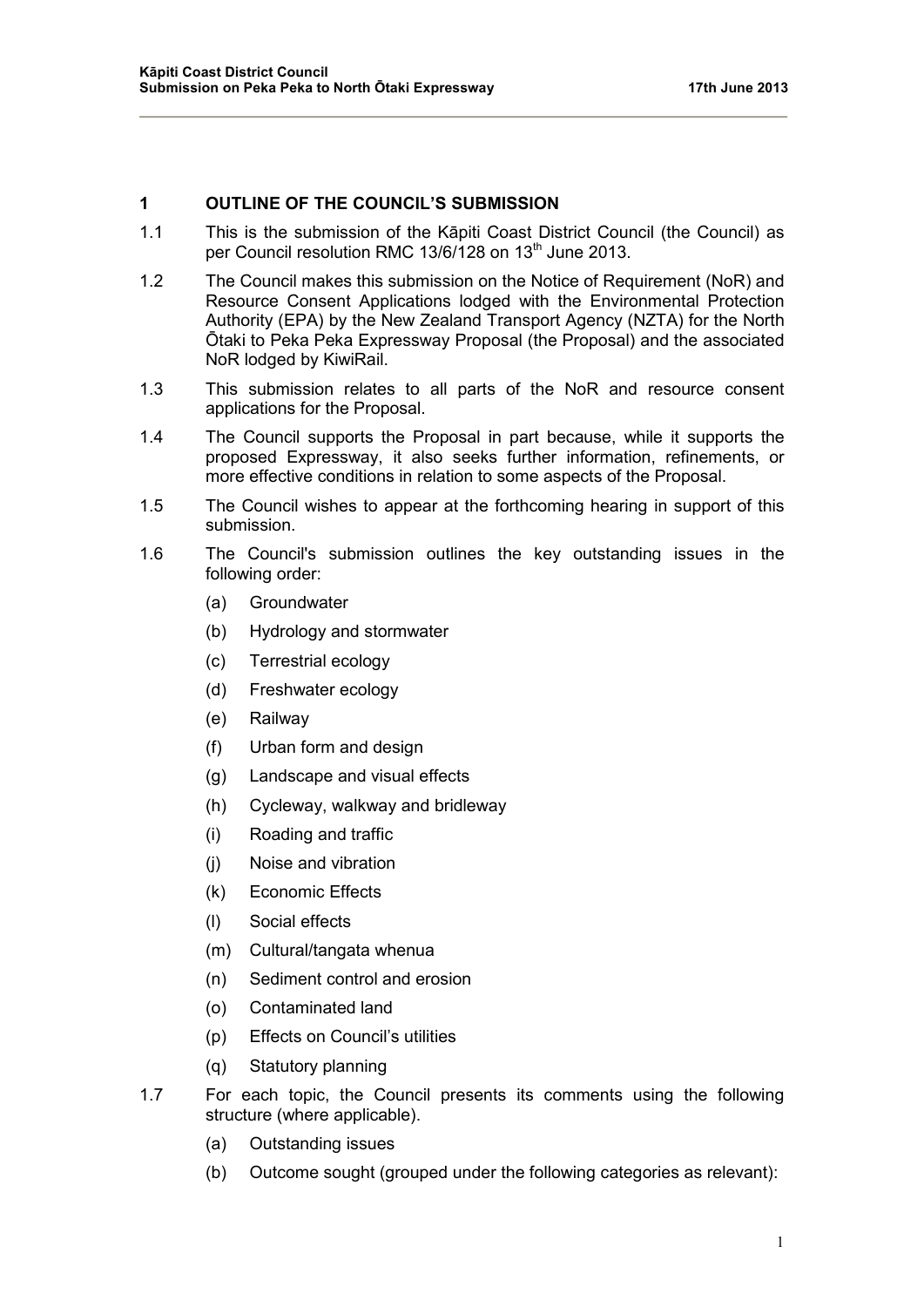- (i) Issues requiring further assessment/information before construction can commence;
- (ii) Design aspects that need to be altered in order for the Proposal to be supported; and
- (iii) Conditions requiring more detail in order to deliver the Proposal's anticipated outcomes.

### **2 BACKGROUND**

- 2.1 The proposed Peka Peka to Ōtaki Expressway is one of eight separate projects along the Wellington Northern Corridor (State Highway 1 between Levin and Wellington International Airport). The Wellington Northern Corridor is one of seven Roads of National Significance (RoNS) that the Government has identified as essential State Highways which require upgrading.
- 2.2 The proposed Peka Peka to Ōtaki Expressway extends from Te Kowhai Road near Peka Peka in the south to Taylors Road to the north of Ōtaki, an approximate distance of 13km. It comprises two lanes of traffic in each direction, up to 26m wide including the central median. Local access to and from the Expressway would be provided by half-interchanges to the north and south of Ōtaki, which would provide access to Ōtaki and Te Horo.
- 2.3 A section of new local road would be constructed at the southern end, between Te Kowhai Road and Mary Crest (near Te Horo) that would link with the current State Highway to create a continuous local road running generally parallel to the proposed Expressway along its entire length. There would be several local road crossings (bridges) of the proposed Expressway, as well as some new local road reconfigurations, to retain local network connectivity.
- 2.4 The roading component of the project also requires the realignment of approximately 1.2 km of the North Island Main Trunk (NIMT) through Ōtaki, and KiwiRail has lodged a NOR for that section. The NOR by KiwiRail is for the designation of land for the construction, operation, maintenance and improvement of a realigned section of the NIMT through Ōtaki.
- 2.5 The Project is the third component of the upgrading of State Highway 1 between Levin and Wellington International Airport that is located within the Kāpiti Coast District: the Transmission Gully project was approved by a Board of Inquiry in 2012, the northern end of which (between MacKay's Crossing and the Wainui Saddle) is within Kāpiti Coast District; and the MacKays to Peka Peka Expressway (M2PP), which was approved by a Board of Inquiry in early 2013, that would connect to the Peka Peka to Ōtaki Expressway at Te Kowhai Road.
- 2.6 The Council considers it important that the Peka Peka to Ōtaki Expressway is considered in light of the recent planning approvals for the Transmission Gully project and the MacKays to Peka Peka Expressway, including the consistency in design standards and the level of mitigation applied to these projects.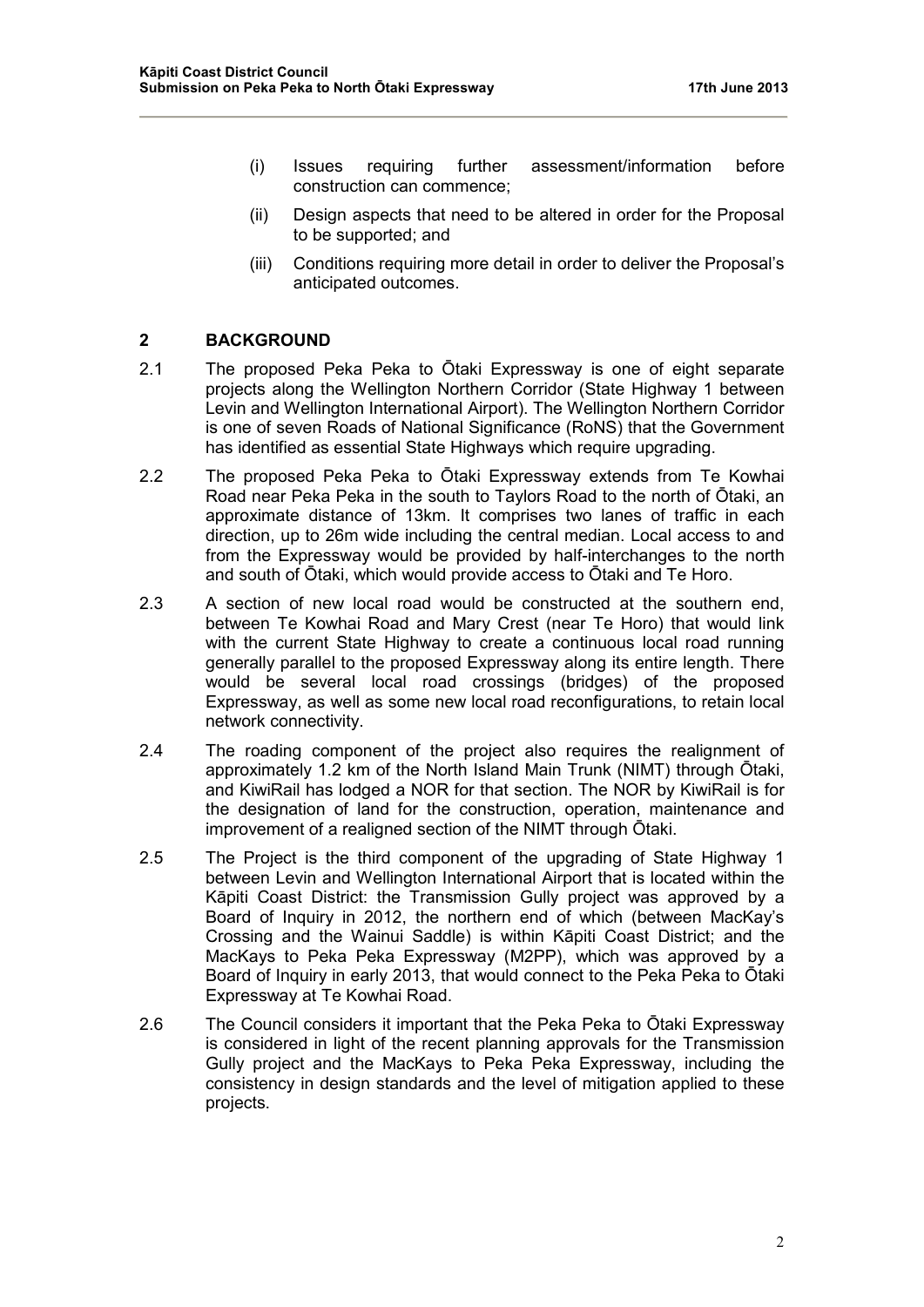# **3 GENERAL POSITION**

### **Conditional Support**

- 3.1 In general, the Council supports the proposed designation and associated resource consent applications, subject to the resolution of key outcomes. The Council considers that the majority of these outcomes could be achieved through appropriate and effective conditions on the designation, and is prepared to work with the Agency in the formulation of such conditions.
- 3.2 There are three areas of critical concern to the Council:
	- (a) Consistency of outcomes with other RoNS projects;
	- (b) Certainty in achieving quality outcomes; and
	- (c) Effective provision for mitigation.

# *Consistency of Outcomes with other RoNS projects through the Kāpiti District*

- 3.3 The Council understands and accepts that the planning process for this proposal is following the more traditional route for designations, in that the proposed works have only been developed to a concept level, with many of the design details yet to be determined. This contrasts with the MacKays to Peka Peka Expressway project, for which a much greater level of design detail was achieved prior to the lodgement of applications to the Environmental Protection Agency (EPA) in order to facilitate the earliest construction commencement date.
- 3.4 However, the Council is concerned to ensure that the design and management of effects for this section of the Wellington RoNS must be to the same standards as has been applied to the Transmission Gully and MacKays to Peka Peka Expressway sections to the south – in other words, there must be the same level of ecological offset, the same standard of landscape and visual design and mitigation, the provision of an off-road cycleway/walkway, stormwater treatment and management, and so forth. NZTA has always presented the Wellington RoNS as a single package and the Council does not accept that there should be any slipping of standards for this stretch of highway.

#### *Certainty of Outcomes*

- 3.5 The Council also strongly considers that it is essential to ensure certainty over the quality of the outcomes that are achieved in the design and construction of the proposed Expressway, given that the proposal is currently largely conceptual at present, and that there is a substantial amount of detail yet to be determined. To obtain that certainty, the Council wants to have an effective role in the process of finalising the final design of the proposed Expressway, including mitigation.
- 3.6 The Council understands that the Agency intends using the outline plan process available under s176A once it has advanced the Expressway design. While the Outline Plan provides an opportunity for the Council to comment on the final design and management of effects, it would have no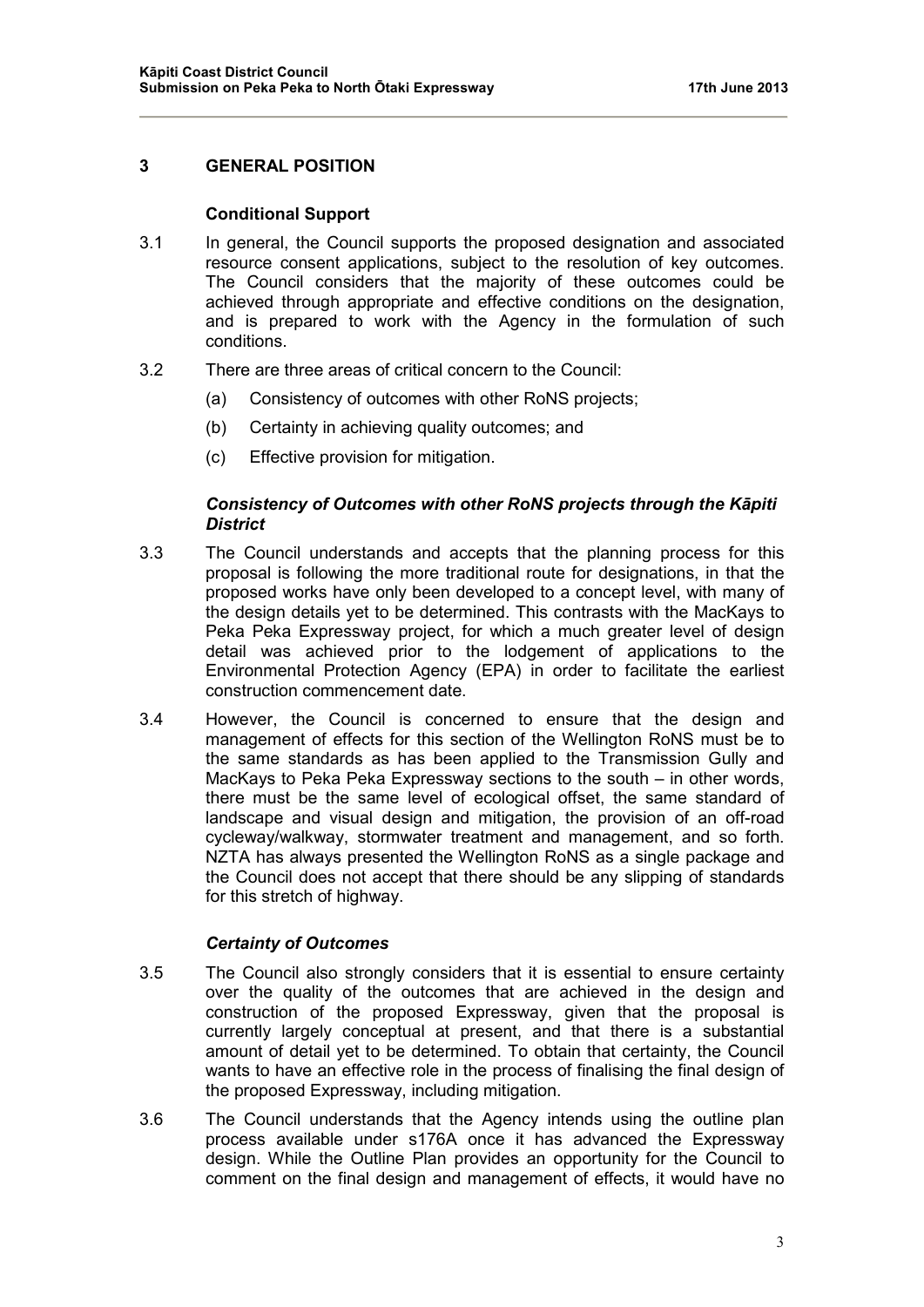role in approving such plans and any dispute would have to be resolved through appeals to the Environment Court. This approach again contrasts with the MacKays to Peka Peka Expressway project, for which the Agency obtained a waiver of the outline plan process, in lieu of an expanded Management Plan process for certification by the Council, which included landscape, urban design, and traffic management. While the Council understands that the Agency intends to provide the Council with the certifying function in respect of the site specific management plans that would be lodged subsequent to Outline Plans, the District Council considers that it must also be satisfied as to the overall quality of design and management that would be prescribed by the higher level management plans.

3.7 One method for achieving a greater level of certainty in the quality of outcomes and environmental mitigation would be to provide the Council with a certification role as it has with the MacKays to Peka Peka Expressway project: if it has that role, the Council would accept the waiver of the requirement for the lodgement of Outline Plans, as per M2PP. If the waiver of outline plan requirement is not being sought, the Council would have to be satisfied that it would have an effective role in the development and approval of detailed design and the formulation of management plans.

# *Appropriate Designation*

3.8 The Council questions whether the designation corridor is of an appropriate width to fully manage and mitigate the effects of the proposed Expressway. The Council considers that insufficient mitigation has been proposed in a number of key areas such as ecological offset, stormwater management and provision of appropriate mitigation for landscape and visual effects; and, that this seems to have been driven at least in part by the narrowness of the designation corridor.

# **Key Outcomes Sought**

- 3.9 The key outcomes the Council are seeking to achieve include:
	- (a) Design standards and management of effects consistent with M2PP which is effectively part of the same section of State Highway, albeit it has been artificially split in two for NZTA's project management and funding purposes. The Council notes that this may require the proposed designation to be extended at key pinch points along the route;
	- (b) Clear mechanisms for the Council to have an effective role in the development and approval of the detailed design;
	- (c) Stormwater effects the project must comply with the Council's policy of hydraulic neutrality; flooding hazards must not be exacerbated by the proposed Expressway from additional stormwater runoff and from changes to stream crossings, particularly at Ōtaki;
	- (d) Groundwater and surface water effects the hydro geological / hydrological environment along the proposed alignment must be properly characterised and assessed, and all effects appropriately mitigated: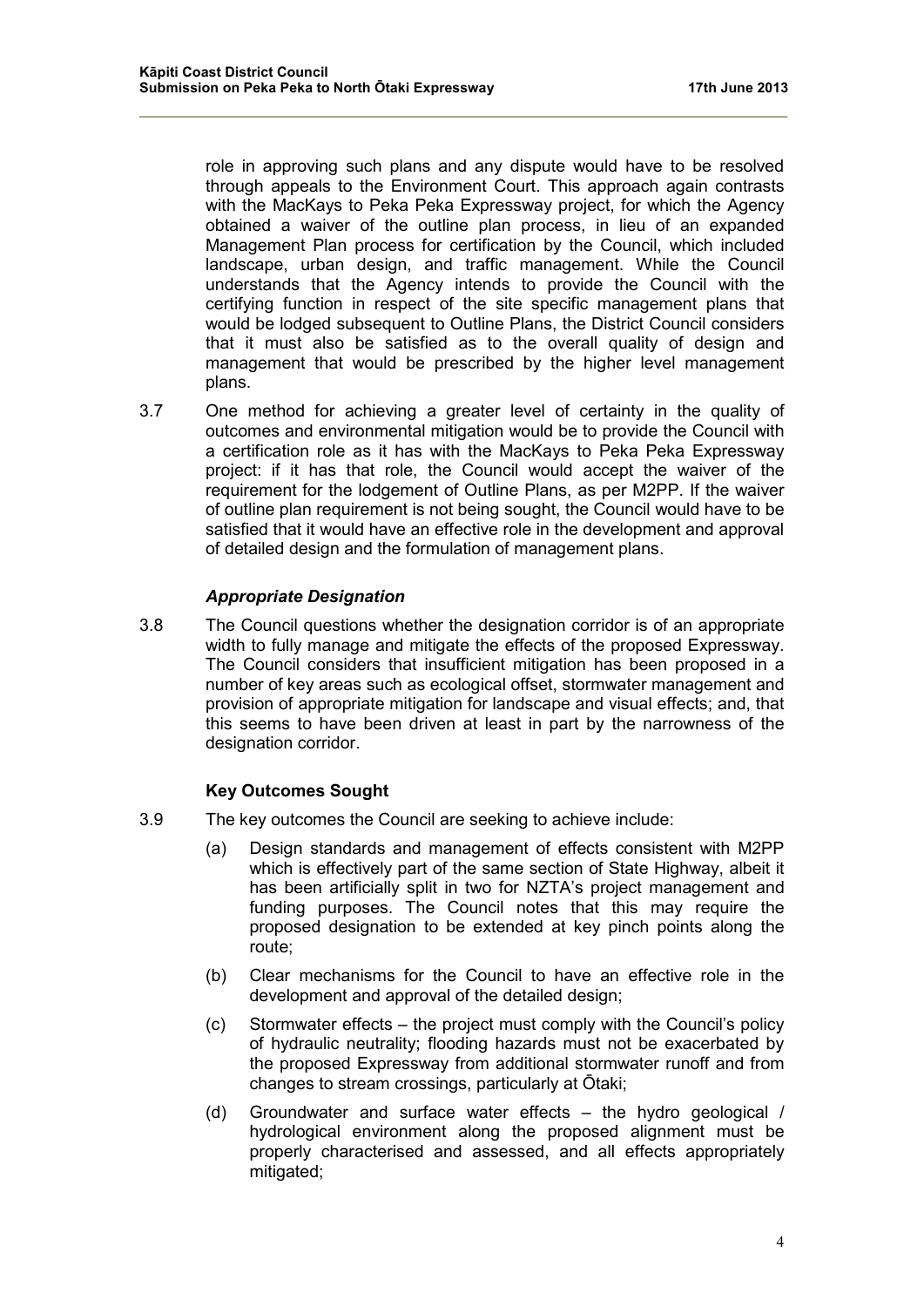- (e) Terrestrial ecological effects that appropriate detailed assessments are undertaken and more comprehensive ecological mitigation and enhancements are undertaken to offset the loss of indigenous vegetation, with all offsets at a minimum consistent with those provided for in the Transmission Gully and MacKays to Peka Peka projects;
- (f) Freshwater ecological effects the loss of nearly three kilometres of streams must be mitigated to achieve no net loss of aquatic biodiversity; it is essential that culverting of streams is minimised;
- (g) Economic effects that Ōtaki town is assisted in adjusting to the economic downturn that will eventuate in the immediate term as result of the construction of the Project and of SH1 bypassing the town;
- (h) Railhead the designation of the Ōtaki section of the NIMT railway needs to adequately future proof its capacity to provide opportunities for extended commuter passenger services and cargo distribution out of the Ōtaki station;
- (i) Cycleway/Walkway/Bridleway (CWB) provision for an off-road CWB to the same standards as M2PP;
- (j) Landscape effects a more meaningful response to the landscape and visual effects of the proposal is needed to ensure that the final design minimises these effects appropriately and an effective landscape planting strategy is developed that recognises the different contexts along the route;
- (k) Amenity effects further assessment is needed to identify and properly address amenity and visual amenity effects arising from such matters as loss of views, changes in the immediate landscape, noise, lighting and shading;
- (l) Noise that appropriate further assessments are undertaken prior to construction, and that the conditions adequately address the potential noise and vibration effects from the construction and operation of the proposed Expressway; and
- (m) Transportation effects that the effects of the Expressway's connections with the local roading network are adequately addressed through a Network Integration Plan certified by the Council.
- 3.10 The Council considers that, in general, these outcomes will be best addressed through conditions imposed on the designation that prescribe the outcomes being sought, and establish appropriate processes for achieving those outcomes. However, it accepts that not all of the outcomes may be achieved through conditions, and therefore seeks to work collaboratively with the NZTA to identify and implement appropriate methods to resolve its outstanding concerns.
- 3.11 In summary, the Council supports the approval of the Notices of Requirement and resource consent applications provided that:
	- (a) The conditions are strengthened to achieve the key outcomes sought by the Council in this submission;
	- (b) The Council is provided a more effective role in the design of the Project, particularly in regard to: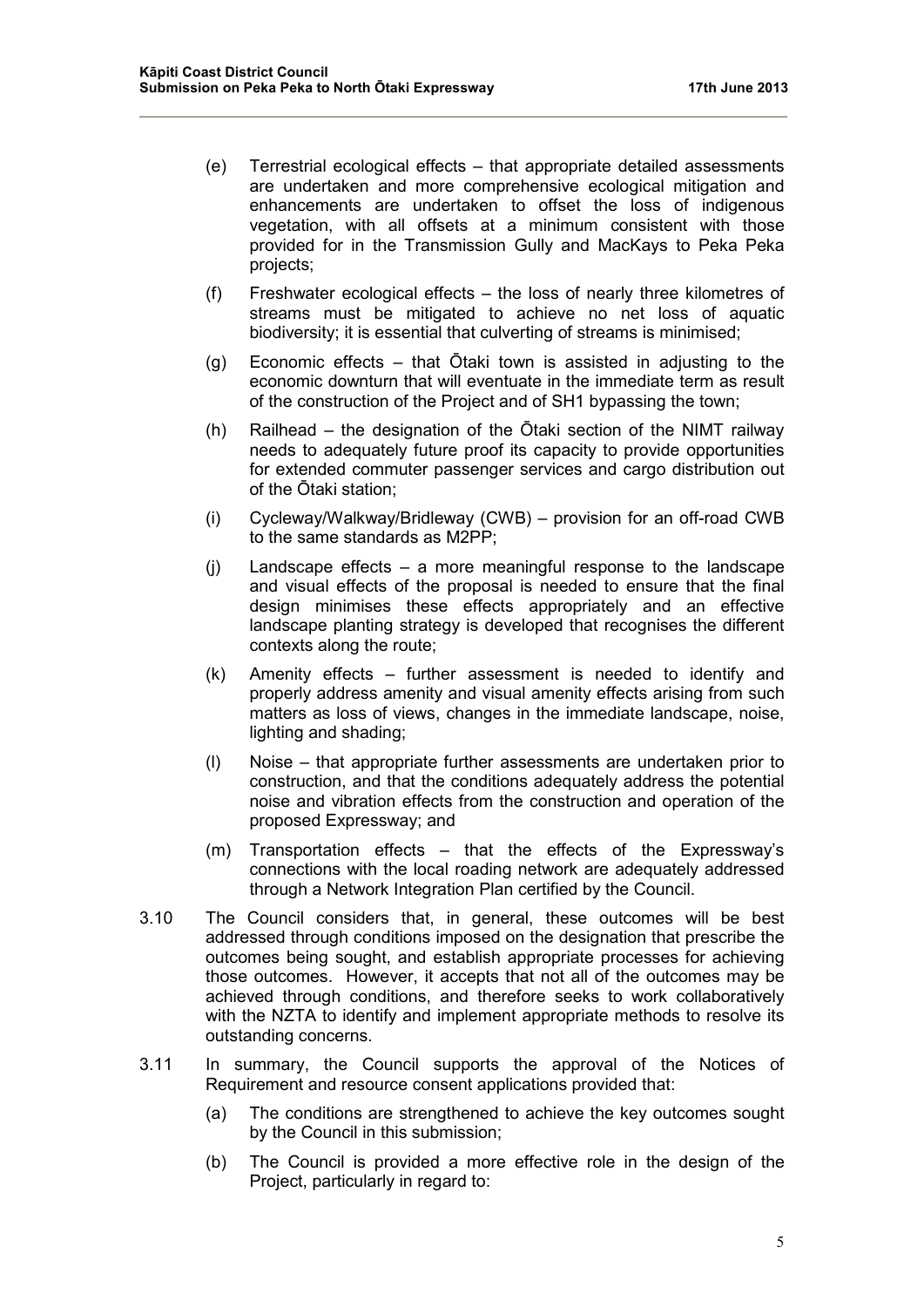- (i) landscape and visual mitigation;
- (ii) terrestrial and freshwater ecological mitigation;
- (iii) the integration of the Expressway with local roading network; and
- (iv) stormwater disposal and the effects on groundwater, hydrology and flood risks;
- (c) The economic effects arising during the construction of the proposed Expressway and immediately after it comes into operation are more fully addressed;
- (d) The capacity of the designations for the proposed Expressway and railway realignment are satisfactorily demonstrated to be able to achieve the outcomes being sought by the Council, particularly the mitigation that is necessary to achieve.

### **Necessity for Ōtaki Bypass**

3.12 Subject to the resolution of a number of outstanding issues to this part of the Project, the Council fully supports the bypassing of Ōtaki, as the Council has long acknowledged the traffic issues in the town, which not only create significant congestion and delays for motorists, but have also degraded the quality of the Ōtaki railway town centre and the residential areas along the existing highway. The Council is concerned, however, that, should funding constraints occur, the bypass of Ōtaki still proceeds as a priority, and that safety and other improvements are instituted along the remaining length of the existing State Highway 1. The Council is also concerned that the Ōtaki community is assisted in adjusting to the economic effects that would arise from construction and, subsequently, the bypassing of Ōtaki.

### **4 GROUNDWATER HYDROLOGY**

- 4.1 The groundwater system traversed by the proposed expressway comprises a number of notable features including:
	- (a) Wetland areas on the coastal plain at either end of the alignment (including the regionally significant Te Hapua complex located approximately 1.4 kilometres west of (and downstream from) the alignment near Peka Peka);
	- (b) Springs at the base of the marine terrace which runs parallel to the expressway alignment between Te Horo and the Ōtaki River;
	- (c) Extensive interaction between groundwater and surface water on the Ōtaki River and along the coastal plain; and
	- (d) A significant quantity of groundwater takes for the purposes of domestic, stock and irrigation supply, particularly across the Hautere Plain.
- 4.2 In light of this, the Council considers that there are a number of activities associated with expressway construction that have the potential to affect these features and to alter the rate and nature of groundwater flow in the surrounding aquifer system(s). These include:
	- (a) Pre-loading/surcharge of peat;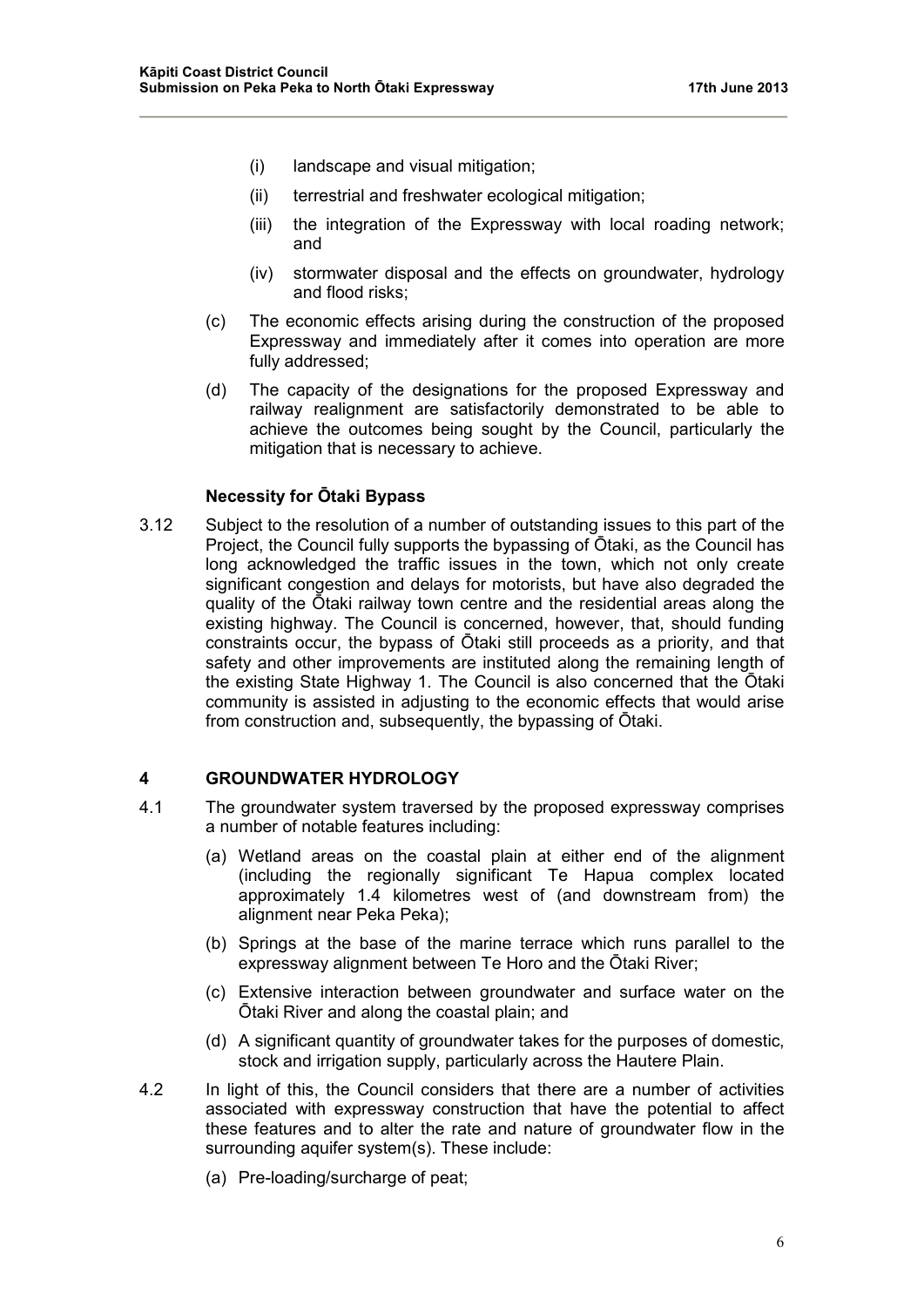- (b) Excavation and replacement of peat with fill materials;
- (c) Installation of drainage;
- (d) Dewatering during construction;
- (e) Groundwater abstraction for construction water supply; and
- (f) Alteration of existing surface water drainage patterns.
- 4.3 The Council also notes that there are close links between the groundwater and ecological sections of the AEE, and similarly between the corresponding parts of this submission.

### **Outstanding Issues**

- 4.4 The Council is strongly of the view that the potential effects on groundwater associated with expressway construction have not been rigorously assessed in the AEE. This is evidenced, for example, by the conclusion reached in the AEE that potential permanent changes in groundwater level of up to two metres at points along the proposed alignment are unlikely to result in an effect on the groundwater resource that is 'more than minor'. The Council does not agree that such effects would be 'no more than minor'.
- 4.5 The Council has several critical concerns regarding the impact of the project on the hydrology of the Kāpiti Coast as follows:
	- (a) The hydro geological environment along the proposed expressway alignment is insufficiently characterised. For example, historical groundwater level monitoring undertaken by GWRC near Mary Crest has identified seasonal groundwater level variations significantly greater (up to 4 metres) than those assumed in the assessment;
	- (b) The assessment of the scale and nature of potential effects on groundwater levels and the consequent impacts on groundwater dependent ecosystems or hydraulically connected surface water associated with expressway construction is superficial and lacking in detail. The Council notes that as the direction of ground water flow is generally east to west on the Kāpiti Coast the potential exists for construction of the expressway to interfere with existing groundwater patterns, including the raising and lowering of groundwater levels;
	- (c) There is a risk of subsidence associated with groundwater lowering that could affect properties and services situated near to the proposed alignment, and the lowering of groundwater levels could also adversely affect ground water bores that the Council and property owners rely on for water supply;
	- (d) The potential effects of land infiltration associated with construction related runoff and stormwater discharge is superficial and lacking in detail (other than a statement to the effect that stormwater infiltration via swales will be an improvement on the current informal drainage system). The Council considers that expressway construction will increase the volume of infiltration to groundwater through formalised stormwater treatment systems (i.e. swales), and that in the longer term such changes also have the potential to result in ground settlement in unconsolidated soft sediment on the coastal plain;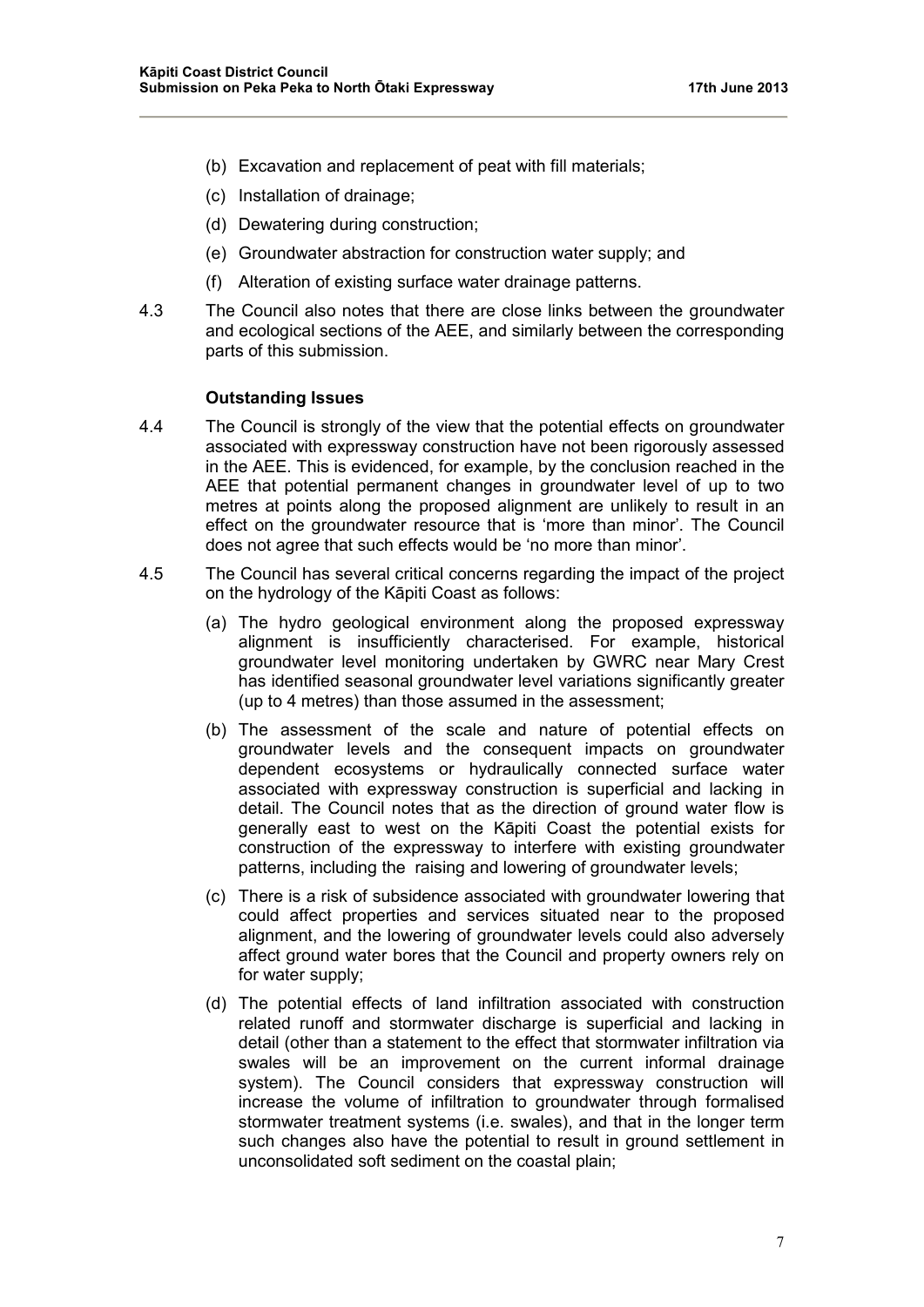- (e) Although piezometers have been installed along the expressway alignment, there is little or no detail of proposed monitoring to quantify potential effects on the groundwater resource or hydraulically connected surface water bodies; and
- (f) The proposed management plans lack any detail concerning the process for identifying adverse effects on the groundwater resource and mitigation options in the event that any adverse effects are identified.

### **Outcomes Sought**

- 4.6 In response the Council seeks the following outcomes:
	- (a) Issues requiring further assessment/information before construction can commence:
		- (i) The hydro geological environment along the proposed expressway alignment needs to be more exhaustively characterised in order that critical thresholds can be set to trigger mitigation actions and to inform the design of effective mitigation methodologies; and
		- (ii) The nature and scale of potential construction effects on groundwater levels and the consequent impacts on groundwater dependent ecosystems or hydraulically connected surface water need to be more exhaustively identified and assessed.
	- (b) Conditions requiring more detail in order to deliver the Proposal's anticipated outcomes:
		- (i) Include provision within the CEMP for the establishment of a monitoring programme to identify the nature and scale of any effects on groundwater levels, flows and/or quality, with further reference to appropriate mitigation options should the magnitude of any such effects exceed a more than minor threshold;
		- (ii) Provide a formal role for the Council to have input into and review of the monitoring programme, alongside NZTA and GWRC;
		- (iii) Construction methodologies need to designed to avoid disturbance to vulnerable wetland areas (such as the Te Hapua complex) and adverse effects on hydrology more generally; and
		- (iv) Given the uncertainties associated with the groundwater modelling a precautionary approach needs to be applied to the proposed hydrological conditions.

### **5 STORMWATER, SURFACE HYDROLOGY & FLOODING HAZARDS**

#### **Outstanding Issues**

5.1 The Council observes that potential flood hazard risks are likely to be aggravated by the construction of the proposed expressway, and is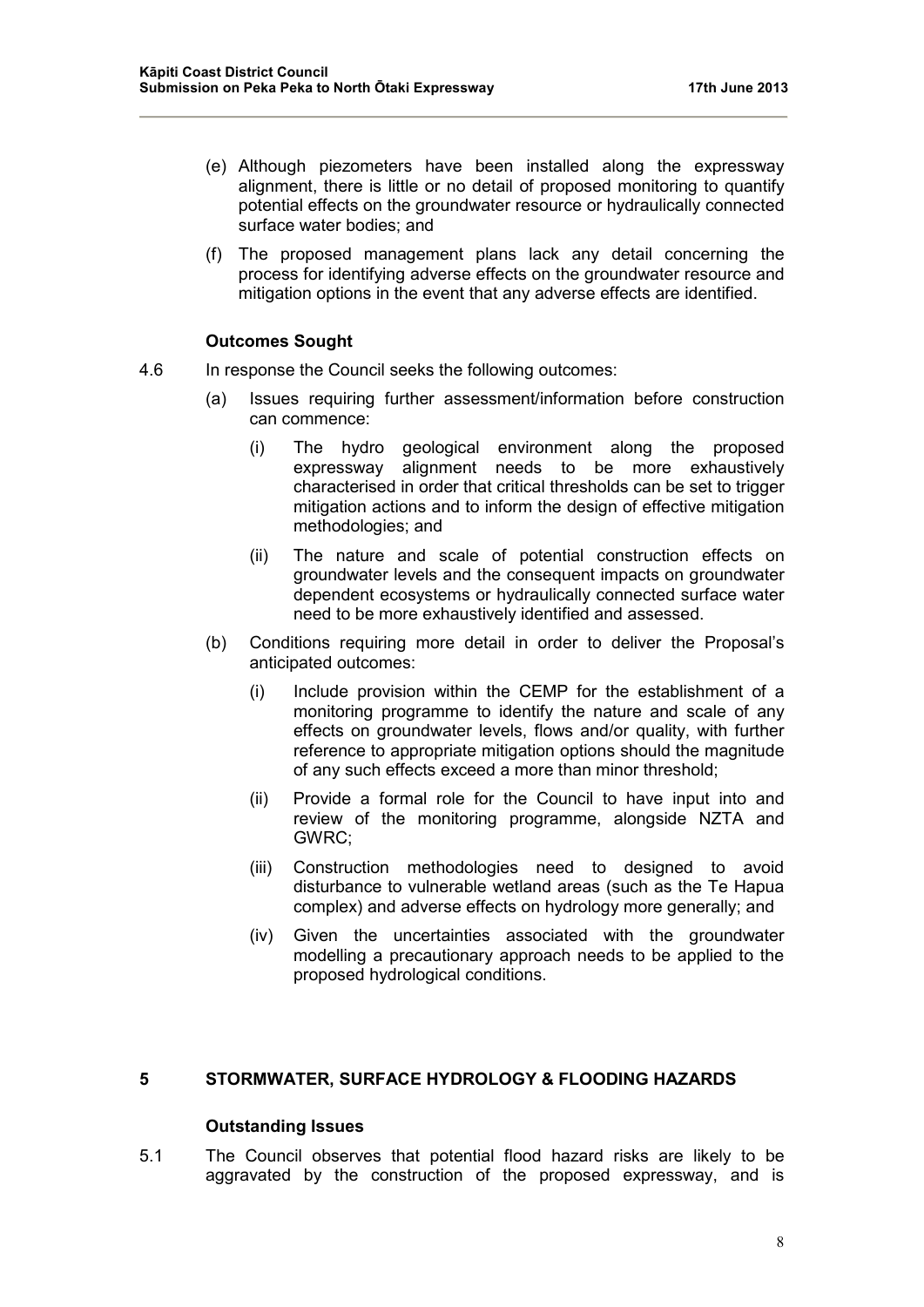extremely concerned that the project does not achieve hydraulic neutrality. Achieving hydraulic neutrality is a fundamental requirement of the District Plan and was achieved by the MacKays to Peka Peka Expressway Project. There is no reason why an exception should be made for this project.

- 5.2 To ensure that flooding risks are not exacerbated on the Kāpiti Coast the Council has adopted a policy of hydraulic neutrality associated with all development that is premised on the following key outcomes:
	- (a) Peak flows and flood levels are not increased; and
	- (b) Changes in overflow paths do not adversely affect ecologically significant areas.
- 5.3 In light of this policy position it is essential that the stormwater drainage and disposal systems aligned with the proposed expressway are designed, constructed and operated in a manner that will achieve hydraulic neutrality (i.e. no exacerbation of the existing situation). It also considers that existing flow patterns should be maintained so that one catchment does not suffer in order to protect another.
- 5.4 Particular activities identified by the Council that have the potential to exacerbate flood risk are as follows:
	- (a) Earthworks and permanent structures associated with the proposed expressway could have a significant impact on the management and mitigation of flood risks. Consequently, it is extremely important that their design and construction does not result in an increase in flooding potential outside the proposed designation corridor; and
	- (b) Infill of existing flood plains will have an adverse effect on surrounding properties through potentially raising flood levels upstream of the proposed alignment, and this effect needs to be mitigated within the designation (for example, flood storage areas).
- 5.5 The Council acknowledges that the design flood event for large rivers should be determined on the basis of risk and notes in the case of the Ōtaki River that this appears to be a 500y average recurrence interval (ARI) event. It further notes, however, that it is unclear in the AEE what degree of sensitivity analysis has been undertaken for this event, particularly in relation to partial blockage of the dry culvert. As sensitivity analysis is typically used to set freeboard, the Council considers that further assessment is required to understand the risk to properties situated below the road given the plausible scenarios associated with the new design. As the Waitohu Stream also comprises a series of dry culverts the Council considers that these too should be tested for partial blockage as a sensitivity run.
- 5.6 The Mangapouri catchment downstream of the proposed expressway floods regularly and there is no current capacity for stormwater flows to be increased without managing the corresponding effects. The Council notes that there is a strong community desire, formally endorsed by the Council, to see the ecological values of this stream enhanced and therefore a heavily engineered solution to improve the downstream capacity is not supported. It further observes that such works would also be contrary to the *Ōtaki Freshwater Vision* and inconsistent with the Council's current stormwater upgrade priorities for the area.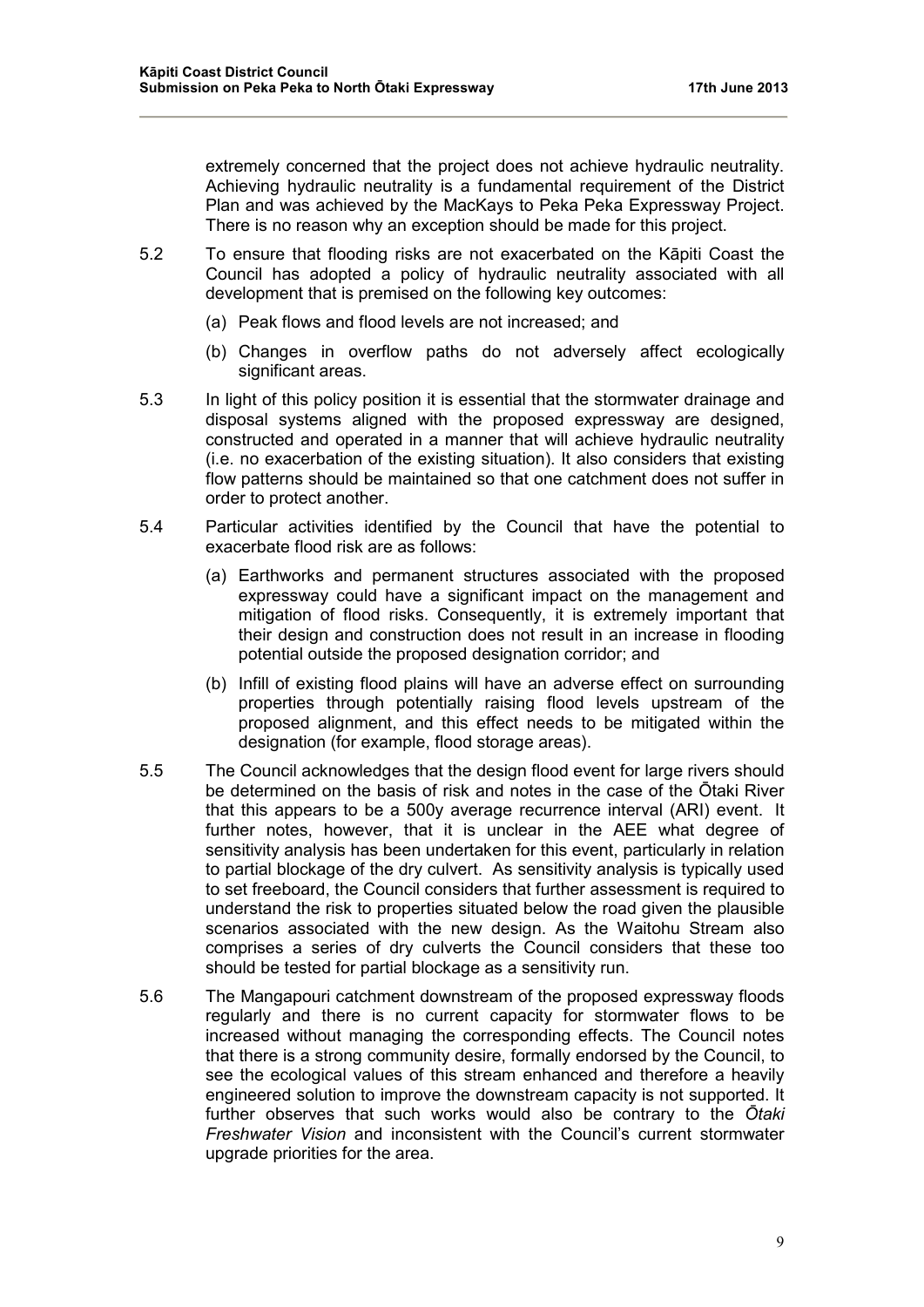- 5.7 Given the complex nature of the Mangapouri design the Council considers that sensitivity analysis should be applied to this system to test the resilience of the design, including partial blockage of the culvert under Rahui Road and/or illegal filling in of the overflow path. The Council is strongly of the view that the effects assessment should include maps relating to the entire Mangapouri catchment, not just those parts traversed by the proposed expressway.
- 5.8 The Council notes that the change in land use resulting from the proposed expressway will increase the amount of runoff downstream and that this, in turn, will have an adverse effect on downstream areas unless suitably mitigated. It also considers that as contaminants originating from the proposed road will affect water quality, adequate stormwater treatment needs to be provided to ensure that ecological values along the route are protected.
- 5.9 The Council further notes that overland flow paths and storage areas form an important part of the completed design in some places. However, as it is unclear whether these fall within the designation for the project the Council considers that further clarification is essential regarding their anticipated future protection.
- 5.10 The importance of the existing culvert under the NIMT railway line in the vicinity of County Road is also noted. As this "throttle" effectively protects the town of Ōtaki from flooding. It is critical that it is retained in the expressway design in order to avoid the release of additional downstream stormwater.

#### **Outcomes Sought**

- 5.11 In response the Council seeks the following outcomes:
	- (a) Issues requiring further assessment/information before construction can commence:
		- (i) Re-assess the nature and scale of proposed earthworks and permanent structures to confirm that they will not result in an increase in flooding potential outside the proposed designation corridor;
		- (ii) Mitigation of the infill of existing floodplain storage through the creation of offset storage areas and attenuation of peak flows in wetlands and swales;
		- (iii) Undertake further sensitivity analysis of the Ōtaki River and the Mangapouri and Waitohu Streams;
		- (iv) Preparation of a map illustrating the hydrology of the entire Mangapouri catchment; and
		- (v) Confirmation of whether identified overland flow paths and storage areas are covered by the expressway designation and how their future protection is anticipated.
	- (b) Conditions requiring more detail in order to deliver the Proposal's anticipated outcomes:
		- (i) Update the hydrologic modelling to confirm that design requirements will deliver the stated project outcomes and that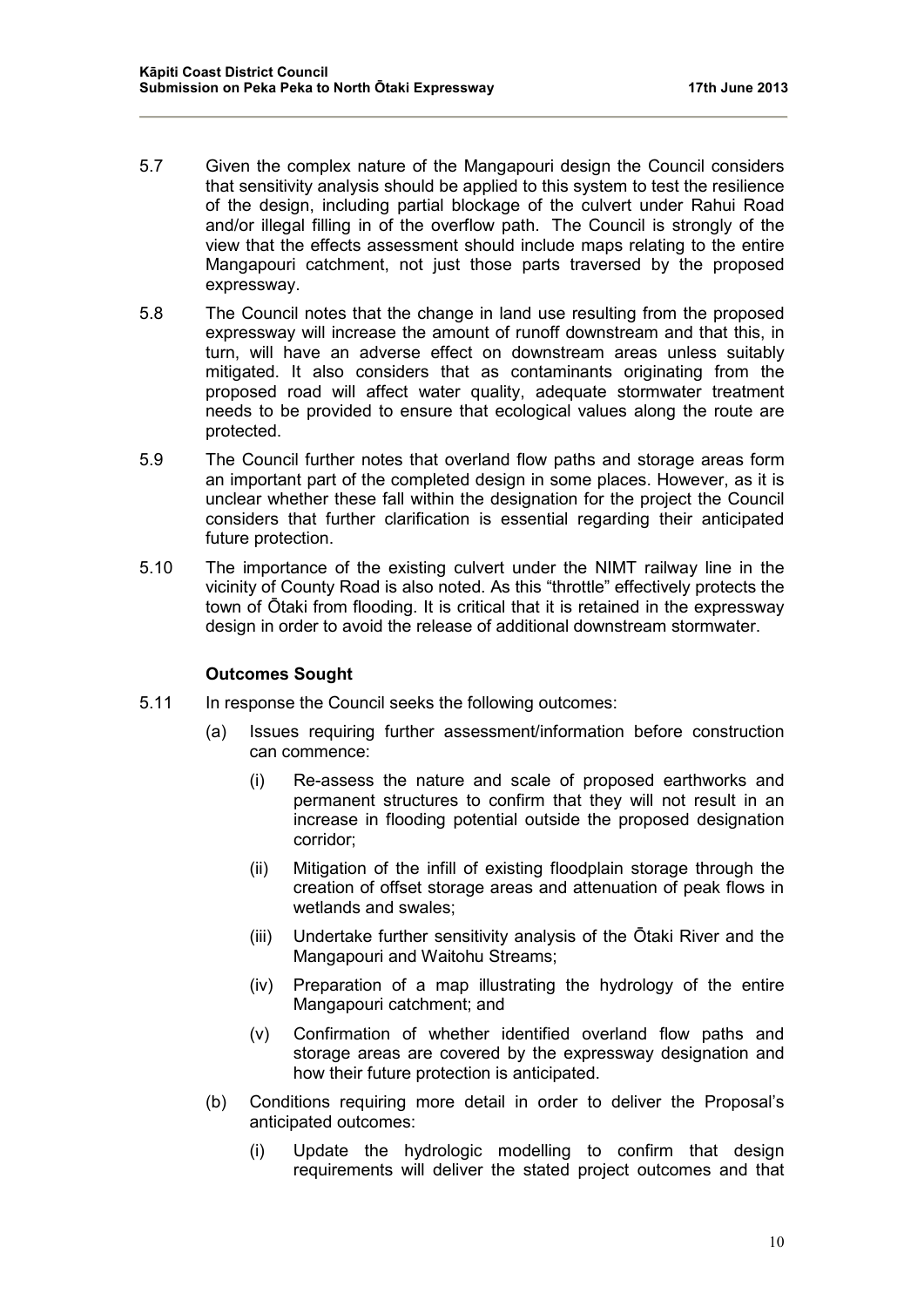the expressway will be designed and constructed in a manner that:

- Conforms to the Council's stormwater requirements and associated best practice, particularly the Stormwater Management Strategy and its policy of on-site hydraulic neutrality;
- Ensures that the east-west flow of stormwater and groundwater is not impeded;
- Ensures that natural flows in wetlands are not impeded.
- (ii) Mitigation of the infill of existing floodplain storage through the creation of offset storage areas and attenuation of peak flows in wetlands and swales;
- (iii) Mitigation of adverse water quality effects through use of swales and wetlands for stormwater treatment prior to discharge;
- (iv) Retention of the existing culvert under the NIMT railway line in the vicinity of County Road; and
- (v) Ensure that the final operational designation fully incorporates offset storage and ecological offset areas in order that these mitigation works can continue to function on an ongoing basis.

# **6 TERRESTRIAL ECOLOGY**

*Note: the freshwater ecology of wetlands is addressed separately under Freshwater Ecology* 

6.1 Although the Council has identified several issues of concern regarding the affect of the Expressway on terrestrial ecology, it acknowledges and supports the avoidance of Mary Crest Bush and wetland through the project design of the project, as well as the suggested buffer planting of forest remnant edges.

#### **Outstanding Issues**

- 6.2 The Council notes that the project area is located within the Foxton and Manawatu Plains Ecological Districts where the prior extent of indigenous vegetation, wetlands and habitats has been significantly reduced. Given this, it is concerned that this situation is likely to be exacerbated as the project will result in the loss of:
	- (a) The majority (0.5ha) of the Ōtaki Railway wetland (K134);
	- (b) 0.5ha of mature native bush including significant parts of Hautere Bush F (K038);
	- (c) Indigenous riparian planting along the Mangapouri Stream and at Pare-o-matangi reserve:
	- (d) Mature native trees associated with the edges of bush fragments, and scattered along the designation; and
	- (e) Habitat for native fauna, including lizards, birds and invertebrates, and adverse effects on indigenous fauna.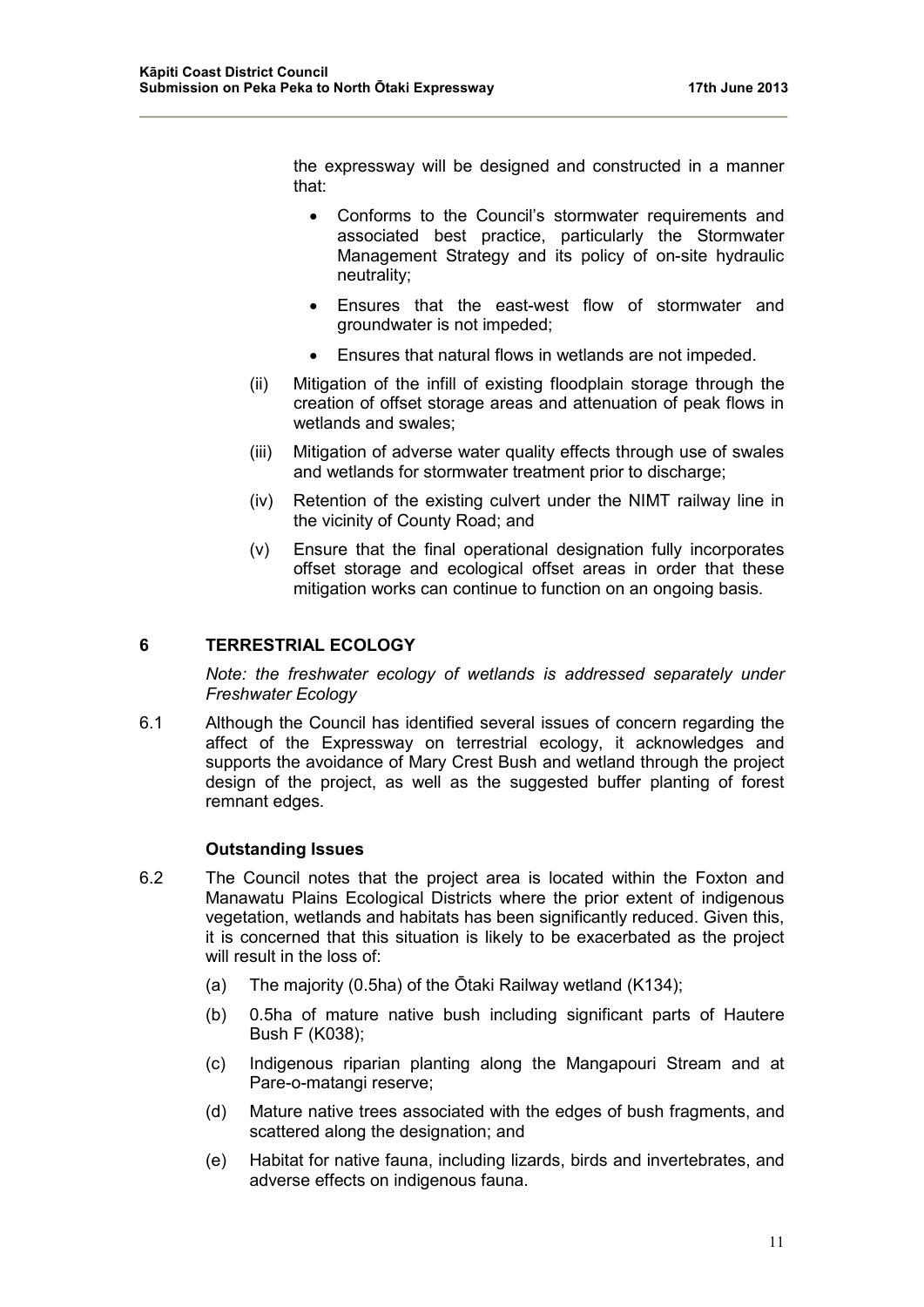6.3 The Council also has concerns regarding the hydrological impacts of the proposed Expressway, particularly on Mary Crest Bush and wetland and on the remaining area of the Ōtaki Railway wetland.

# *Ecological Values and Significance*

- 6.4 Given the rarity of remaining indigenous vegetation and wetlands in the ecological districts, vegetation and habitat affected by the project is considered to be significant in terms of Section 6 (c) of the RMA and Policy 22 of the Wellington Regional Policy Statement (RPS). This position is further reinforced by the fact that all the land covered by the proposed Expressway designation is within an Acutely Threatened Land Environment where less than 10 percent of the indigenous vegetation cover remains.
- 6.5 The ecological values and significance of the native bush, scattered mature native trees and wetland areas that will be lost has been significantly underestimated by the project. The forest types represented at Hautere Bush, Cottles Bush and Stephens Bush, and the scattered native trees including totara, matai and kahikatea, are rare examples of extant forest located on alluvial terraces, and represent fragments of a forest type that has been significantly reduced from its former extent.
- 6.6 The Ōtaki Railway wetland is a significant area of wetland within Kāpiti Coast and the Wellington Region that will experience substantial degradation as a result of the proposed Expressway. The Council understands that it is a significant area of raupo wetland that is highly likely to be a habitat for wetland fauna. However, it is concerned to note that unlike fish and aquatic invertebrates, no surveys have been undertaken of indigenous wetland bird species.
- 6.7 The project relies extensively on an assessment of ecological condition to evaluate the value and significance of wetlands and forest fragments, but the Council notes that this is not an explicit assessment criterion under Policy 22 of the RPS. By contrast, as these fragments are highly significant within the context of the Foxton and Manawatu Ecological Districts and are representative examples of an ecosystem type that has diminished nationally reduced, the Council considers that they meet the criteria for regional ecological significance set out in Policy 22 of the RPS.

# *Compensation Ratios*

- 6.8 It is the Council's considered opinion that the proposed mitigation inadequately reflects the significant ecological values that will be lost, and that the compensation ratios proposed will not achieve "no net loss" as suggested. In particular, the ratios for wetland and indigenous vegetation loss proposed (i.e. 2:1 to 3:1) are significantly below those specified in the designation conditions relating to Transmission Gully (i.e. a ratio of over 6x for loss of kohekohe broadleaved forest) and Mackays to Peka Peka Expressway (i.e. at least 5x for the loss of wetlands) for comparable habitat type. The Council cannot understand the lower standard proposed for this project and finds it unacceptable that a significantly lower level of offset is being proposed for this stretch of the expressway.
- 6.9 The Council further notes the paucity of information regarding the methodology used to determine compensation ratios, as well as the absence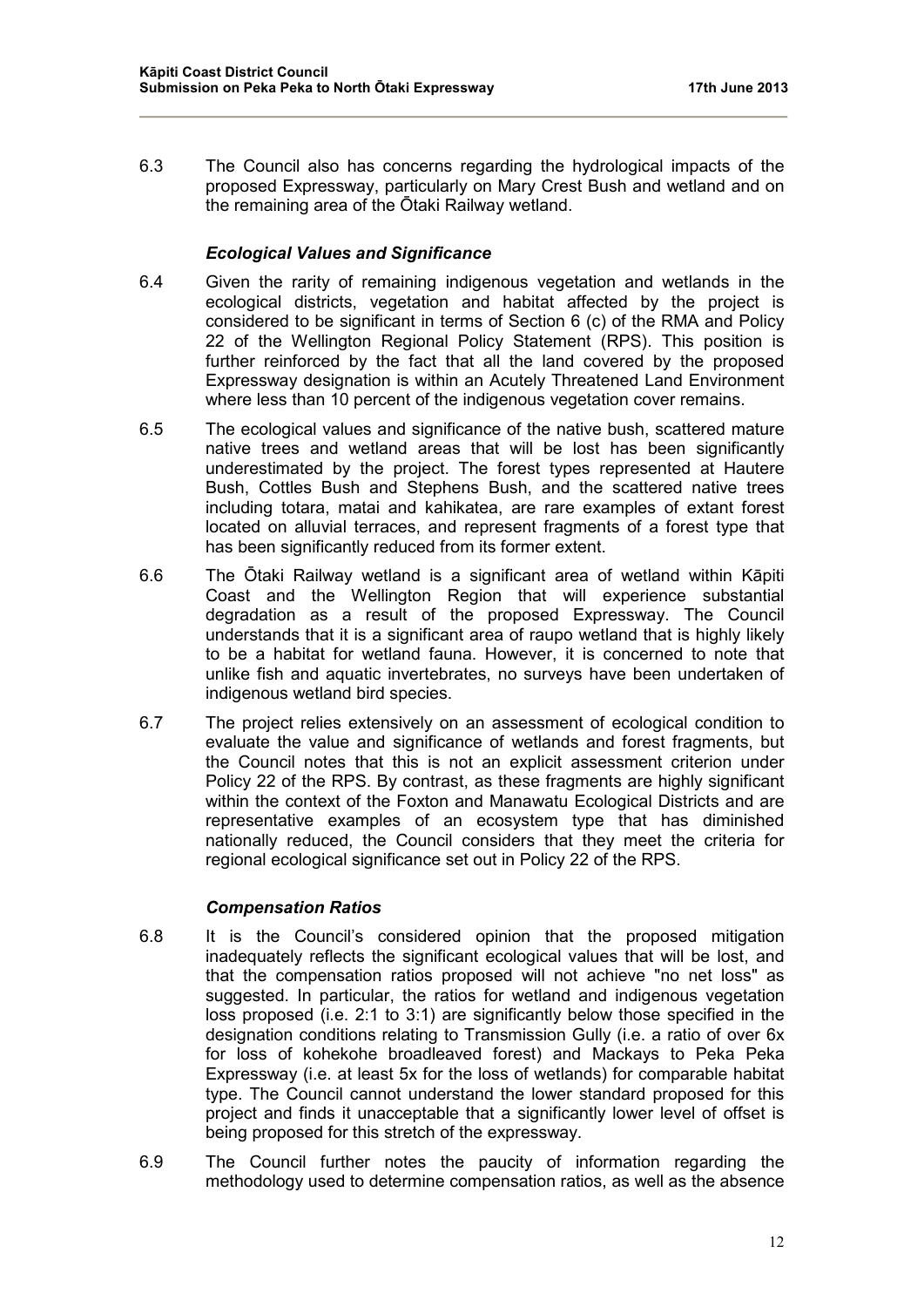of any indication as to whether best practice international biodiversity offset principles were used to inform to establishment of the proposed quantums. This, in turn, raises questions over the adequacy of survey and assessment methods, the valuations that are derived from them, and the mitigation measures proposed on the basis of valuations.

### *Mitigation*

- 6.10 The Council considers that the type and extent of mitigation proposed inadequately compensates for the loss of wetland and rare forest types, and will not achieve the offset principles of "no net loss" or "like for like". For example, the ecological purpose and hydrology of the two wetland areas (1.1ha) proposed to be created as mitigation for the loss of the Ōtaki Railway wetland (0.5ha) is unclear and will not restore a 'like for like' swamp wetland ecosystem. The Council notes that open water areas for waterfowl are to be created, but is of the view that the limited wetland plant communities and habitat suggested will be ineffective in restoring a raupo swamp forest habitat.
- 6.11 It is further noted that the Ōtaki Railway Wetland is also intended to be used to treat stormwater, and that the Kennedy wetland, a pond to be used for stormwater treatment, is to be used for Ōtaki Railway wetland mitigation purposes. The Council considers that the key purpose of wetland restoration/mitigation should be to create or restore naturally functioning wetland ecosystems that reflect the natural character and habitat value of those being destroyed. Consequently, it is of the view that wetlands should be primarily designed to achieve ecological outcomes not stormwater treatment ones, and that additional wetland restoration that achieves ecological goals is required. The Council notes the MacKays to Peka Peka expressway provided specific solutions for stormwater treatment and did not compromise wetlands by using them for stormwater treatment. Once again the Council finds it unacceptable that a significantly lower standard is being proposed for this stretch of expressway.
- 6.12 Regarding mitigation planting, the Council considers that the planting proposed will be incapable of restoring the forest type lost as it is of insufficient size and comprises an inappropriate species mix. The absence of any assessment of the potential loss of indigenous vegetation and habitats for indigenous flora and fauna outside of the immediate footprint and within the designation, along with any corresponding mitigation, is also noted.
- 6.13 Although the proposed consent conditions stipulate that the purpose of the Ecological Management Plan (EMP) is to "detail the ecological management programme that will be implemented", the Council observes that it only provides a broad framework rather than a detailed plan. Consequently, it notes that this will make it difficult to assess the efficacy of the remediation and mitigation proposed in the absence of conditions that clearly express the requirements for the final EMP.

#### *Fauna*

6.14 Indigenous vegetation, wetlands and native trees affected by the project will provide both a significant habitat and food source for native birds. However,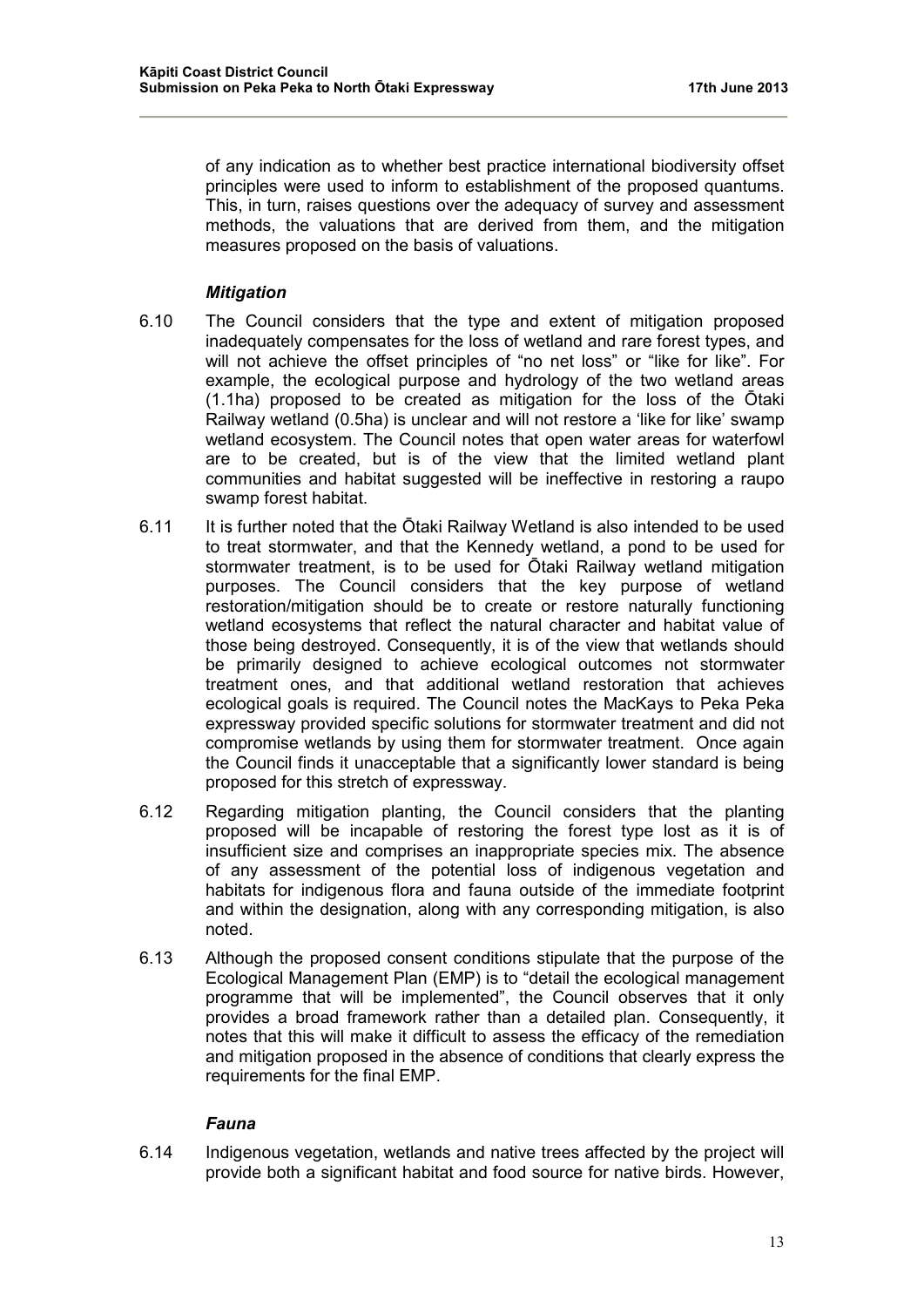the Council understands that a comprehensive bird survey, including wetland birds and birds associated with streams and rivers, has not been undertaken. Equally, the Council notes that no information has been provided as to how the effects of the project on indigenous birds and lizards and their habitats are to be mitigated, and whether indigenous land snails were surveyed as part of the invertebrate and fauna surveys.

### *Monitoring*

6.15 Although the inclusion of aquatic invertebrates in the proposed wetland monitoring is noted, the Council considers that this will be insufficient to assess the success of swamp wetland restoration in the absence of more extensive monitoring of wetland ecology and vegetation.

### **Outcomes Sought**

- 6.16 In response the Council seeks the following outcomes:
	- (a) Issues requiring further assessment/information before construction can commence:
		- (i) Opportunities should be investigated to enlarge the area of existing remnants and to restore and recreate forest habitats, fauna habitats, ecological linkages and corridors through linkages with stream restoration and wetland restoration and more substantial terrestrial restoration.
		- (ii) Conditions requiring more detail in order to deliver the Proposal's anticipated outcomes:
	- (b) Input from the Council and an appropriately qualified ecologist in the development and implementation of the CEMP, EMP and SSEMP;
	- (c) A minimum compensation ratio of 6:1 to offset the extent of loss and the rarity of remaining indigenous vegetation within the ecological districts of Kāpiti Coast and the rarity of the ecosystems impacted;
	- (d) Due to the rarity of vegetation types mitigation should be provided on a 'like for like' basis, reflecting both the natural characteristics and forest and wetland types characteristic of the ecological district;
	- (e) Proposed mitigation for the loss of indigenous vegetation should comprise either protection of an area of existing forest or planting of 1.5ha at Mary Crest;
	- (f) Mitigation for the loss of 0.5ha of a rare forest type, as well as mature native trees, should comprise substantial restoration planting to recreate totara-matai forest on the alluvial terraces, and permanent protection and covenanting of existing similar unprotected forest areas;
	- (g) Potential adverse impacts on the hydrology of wetlands within and adjacent to the proposed route should be avoided or minimised, and included within any calculation of mitigation and restoration for the project;
	- (h) Permanent legal protection should be provided for mitigation and restoration areas within the designation (and also for any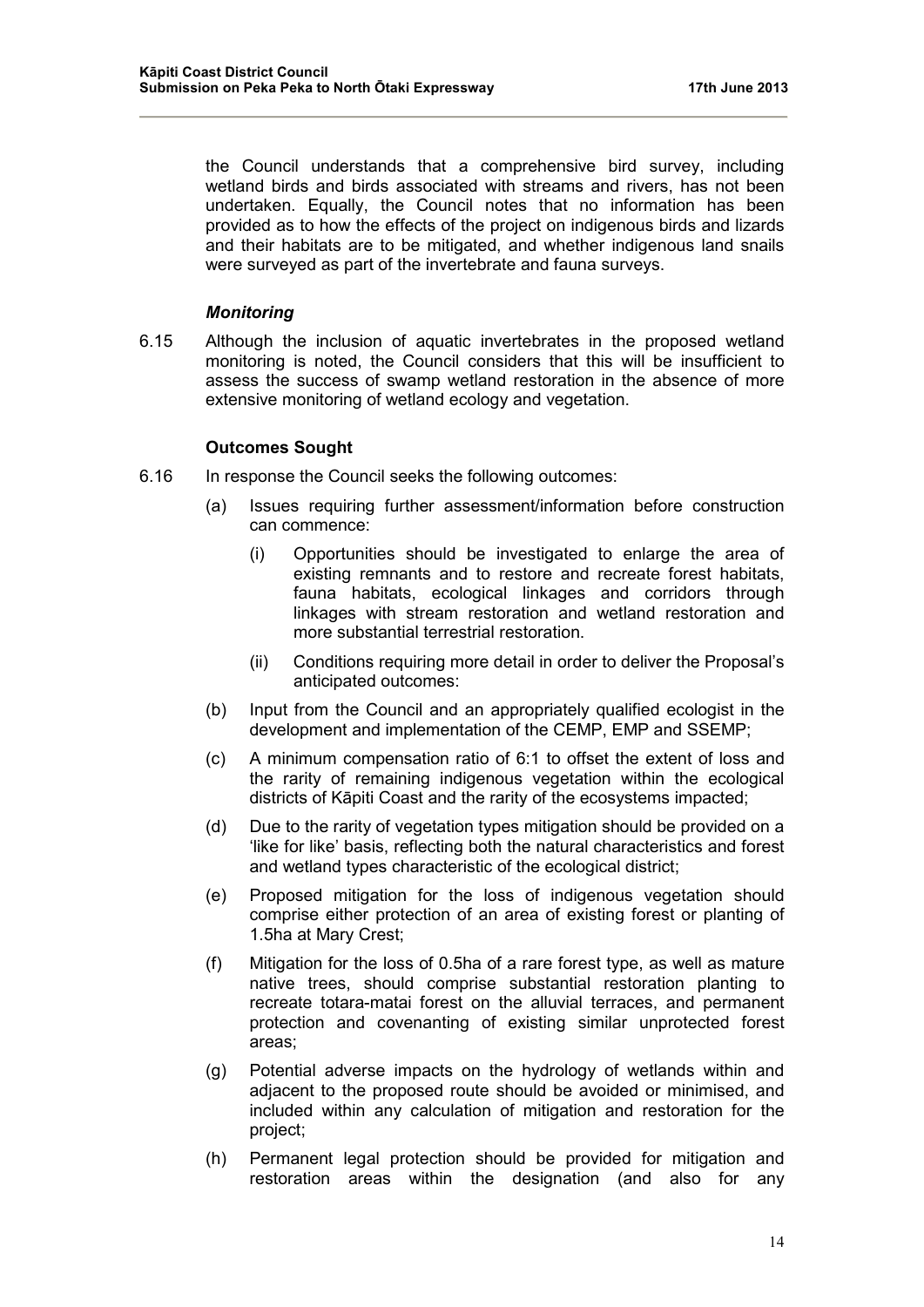mitigation/restoration areas that may be proposed outside the designation);

- (i) Appropriate maintenance periods (i.e. longer than the proposed three years) that follow best international practice should be set for wet and dry swales, revegetation and riparian planting;
- (j) Monitoring of the effects of the project and of the success of wetland restoration using national wetland condition monitoring techniques including vegetation monitoring, impacts of weeds, and monitoring of habitat for wetland birds;
- (k) Independent, best practice monitoring of the long-term hydraulic effects on wetlands located in close proximity to the proposed Expressway over an appropriate time frame (i.e. longer than the 12 months proposed); and
- (l) Require further action to address any issues identified by the monitoring.

# **7 FRESHWATER ECOLOGY**

7.1 Although the Council has identified several issues of concern regarding the effect of the Expressway on freshwater ecology it supports the proposed 20m riparian buffer width and the proposal to undertake substantial riparian planting along a number of streams.

# **Outstanding Issues**

#### *Stream Diversions*

7.2 The project will result in the loss or alteration of 2,834 metres (i.e. nearly three kilometres) of stream habitat through culverting, bridging or diversion. Given the scale of this impact the Council considers that opportunities to mitigate the effects of proposed stream diversions should be extensively explored and an assurance provided that new stream habitat appropriately mitigates for loss or modification of habitat elsewhere. The *Greater Ōtaki Community Freshwater Vision* statement, which has formal status as part of the Council's Long Term Plan, provides for culverting of streams only as a last resort.

# *Construction Effects*

- 7.3 The construction of bridges, culverts and diversions has the potential to harm or kill native fish and aquatic organisms through disturbance or discharges and by impeding migration. In light of this the Council is concerned about the robustness of the fish sampling methodology proposed and notes the absence of any specific sampling of mudfish.
- 7.4 The Council notes that consideration of sedimentation effects is predominantly centred on yield, with no consideration given to the risks posed by different sediment types (i.e. clay versus sand) or suspended versus settled sediment. As differing sediment types present different environmental risks the Council considers that the consequences of high risk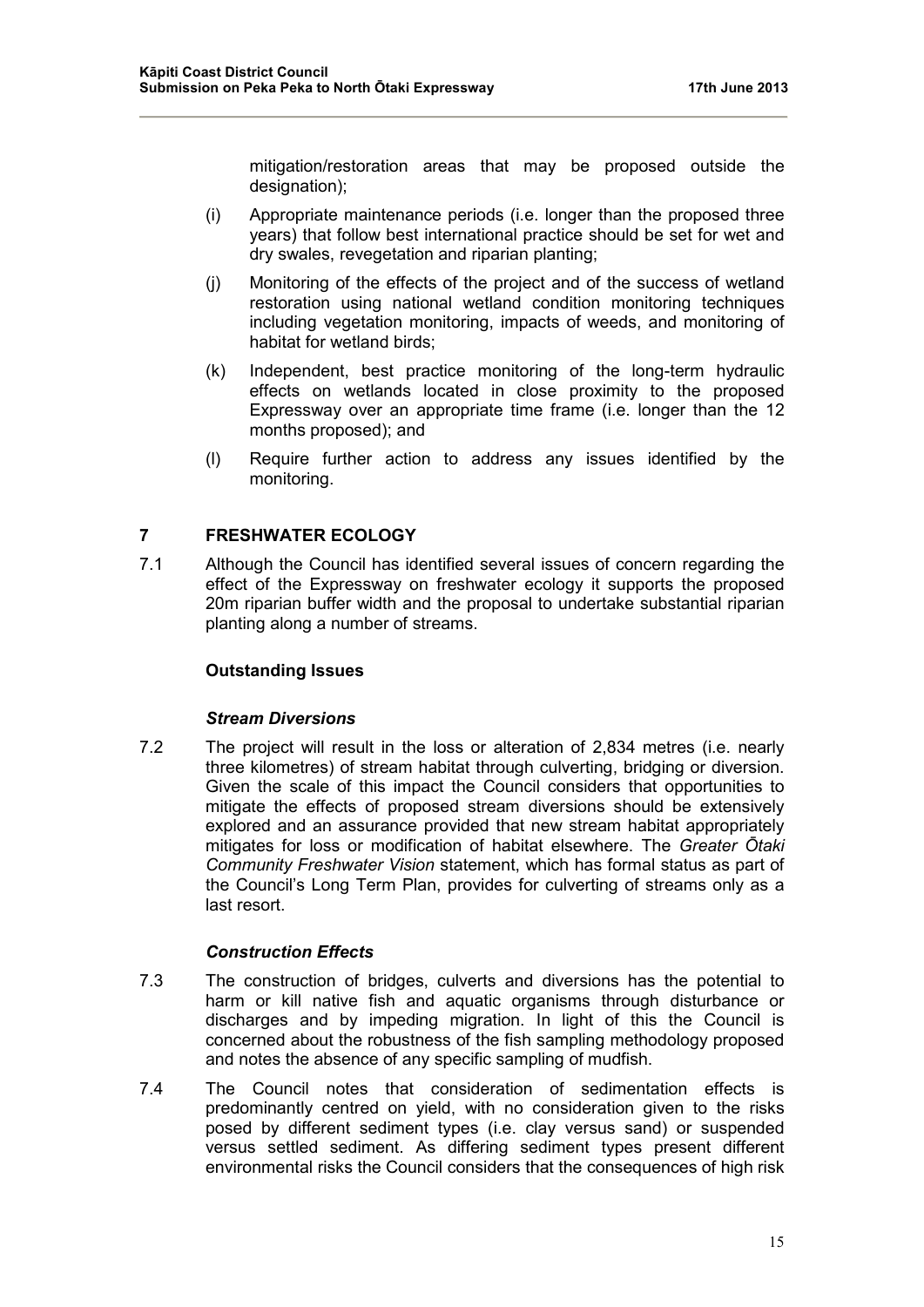sediments that settle rapidly need to be addressed by the project. It is also noted that aside from sedimentation no other potential contaminant risks are identified.

- 7.5 Indicative measures to minimise the risk of construction activities on fish passage are considered appropriate. However, the Council observes that although the project seeks to avoid in-stream flow diversions during migration season the potential effects of earthworks on diversions during the migration periods has not been addressed. Consequently, it considers that further clarification is required regarding the potential risks to fish passage during migration season.
- 7.6 The Council considers that as construction works will have a drawdown effect on the Ōtaki Railway wetland and constructed wetlands along the proposed Expressway, further understanding of the groundwater baseline and management of these wetlands is required.

### *Mitigation*

- 7.7 The Council considers that the AEE confuses mitigation with risk minimisation (refer Section 20.3.1). Consequently, this has resulted in proposed best-management construction practices being designed to minimise the effects of construction works on aquatic values rather than to mitigate them.
- 7.8 Due to the paucity of detail in the AEE the Council has concerns regarding the mitigation proposed. These include:
	- (a) The accuracy of the assessments of ecological value relating to affected aquatic ecosystems and the adequacy of the corresponding mitigation proposed;
	- (b) The extent to which the biodiversity offsetting principles and guidelines cited have been properly adhered to and whether appropriate offsetting objectives will be achieved;
	- (c) Justification for, and the adequacy of, the compensation ratios proposed (i.e. 2:1; 1.5:1, 0.7:1 for high, moderate and low value stream classes respectively);
	- (d) Whether the locations proposed for mitigating unavoidable adverse effects will deliver the best possible outcomes;
	- (e) Justification for the proposed turbidity trigger of 50% given that a trigger of 20% has been applied to other NZTA projects in the area.
- 7.9 The Council notes that riparian planting is not proposed for the Ōtaki River, the most significant waterway crossed by the Expressway in this area. While riparian planting along this river may not make significant difference in terms of aquatic habitat and shading, the Council considers that it would create and restore terrestrial habitat in an area that is highly depleted and lacking in indigenous riparian vegetation.
- 7.10 The Council also notes that it is unclear whether mitigation planting is proposed on streams separate to stream realignments and that this, in turn, could result in double dipping.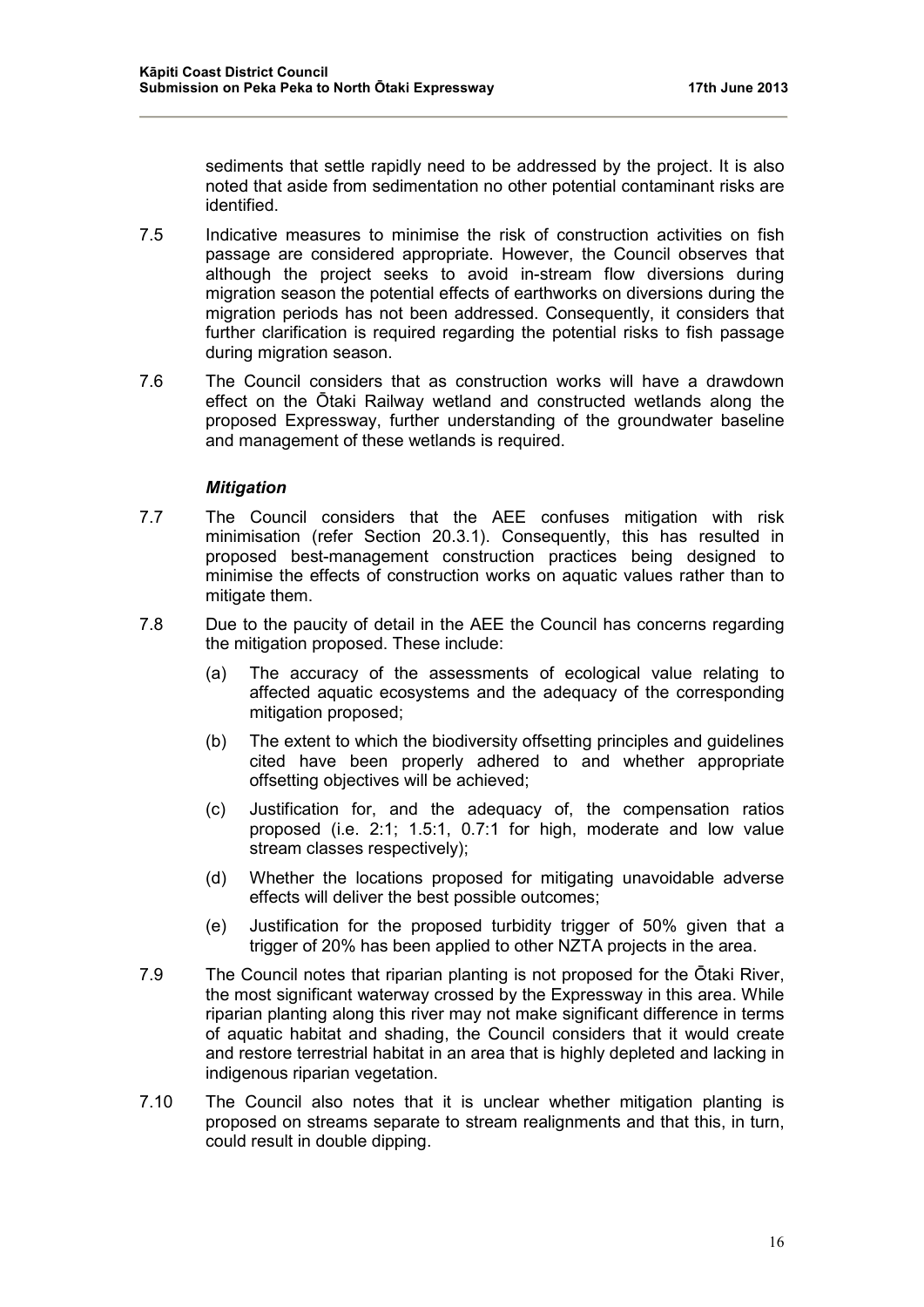### **Outcomes Sought**

- 7.11 In response, the Council seeks the following outcomes:
	- (a) Issues requiring further assessment/information before construction can commence:
		- (i) The drawdown effect of construction works on the groundwater baseline and management of the Ōtaki Railway wetland and constructed wetlands along the proposed Expressway;
		- (ii) Justification of the proposed compensation ratios (i.e. 2:1; 1.5:1, 0.7:1 for high, moderate and low value stream classes respectively) and the proposed turbidity trigger (i.e. 50%)
		- (iii) Culverting of streams must be minimised and where any culverting is provided for effects must be appropriately offset
	- (b) Conditions requiring more detail in order to deliver the Proposal's anticipated outcomes:
		- (i) Planting 20m wide riparian buffers of native vegetation should be undertaken along 2,720m of selected waterways to improve aquatic ecological values and to achieve "no net loss" of native aquatic biodiversity;
		- (ii) Construction activities should be scheduled outside peak fish migration periods, and culverts and restored channels designed to assist fish passage;
		- (iii) Best management practices in Construction Environmental Management Plan (CEMP) and Erosion and Sediment Control Plan (ESCP) should be applied to avoid or minimise adverse effects;
		- (iv) Native fish should be captured and trans-located prior to construction of waterway crossings and the reaches of these waterways blocked off to exclude native fish during construction;
		- (v) Monitoring with trigger levels and remediation plans to address effects should be undertaken during and post-construction.

### **8 RAILWAY**

#### **Outstanding Issues**

- 8.1 The Council supports the realignment of the railway line at Ōtaki to provide for the construction of the proposed Expressway, including the rotation of the station building provided that the heritage values are properly provided for. However, the Council is very concerned to ensure that the Project does not compromise the capacity of the Ōtaki Railway station to service the future passenger and freight handling requirements of this growing urban area. Ōtaki is one of the areas within the District that is identified for urban growth, in terms of residential and commercial development. In addition, the largest area of industrial development in the District is planned for Ōtaki.
- 8.2 In particular, the Council considers that: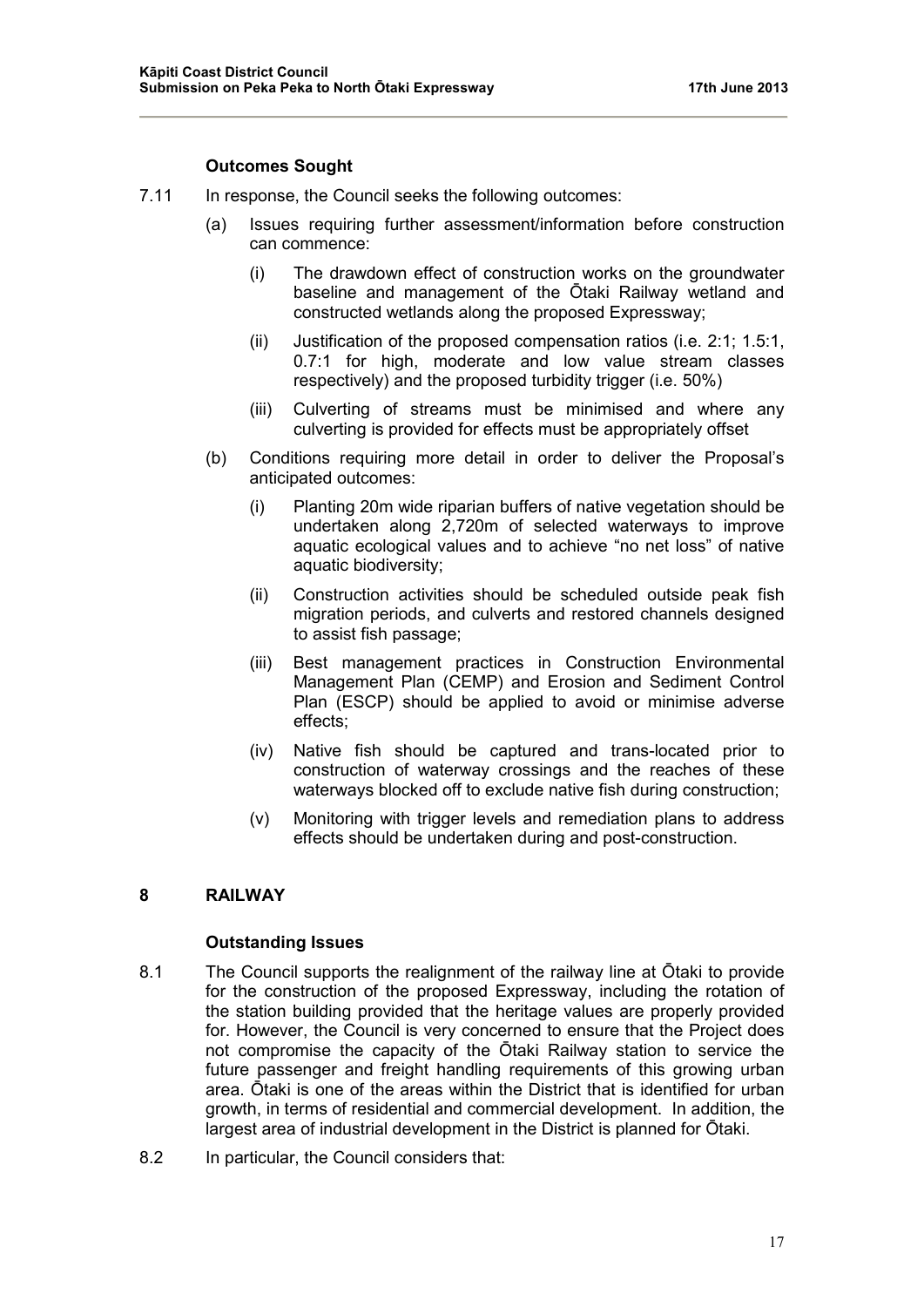- (a) The land available to service the railway station must be sufficient to enable the future extension of electrified commuter passenger services to Ōtaki from Wellington; and
- (b) The railhead freight handling capacity must be retained and the railway station must have the capacity to meet future freight movement by rail (the Council also notes that there is likely to be a considerable increase in freight moved through the Ōtaki railway station in future years).
- 8.3 Sufficient capacity at Ōtaki Railway Station must be provided to avoid some of the issues associated with the Waikanae Railway station in terms of the parking overspill that currently occurs.
- 8.4 Accordingly, the Council considers it essential that it is demonstrated that the designation is 'future proofed' in terms of enabling the railway station to accommodate potential future passenger and freight distribution services into the Ōtaki area.
- 8.5 The Council is also concerned that other potential improvements to the railway line in this part of the District are not precluded by the proposed Expressway, including the future provision for a station platform at Te Horo and the future rail curve easing at Mary Crest.

### **Outcomes Sought**

- 8.6 In response, the Council seeks the following outcomes:
	- (a) Conditions requiring more detail in order to deliver the Proposal's anticipated outcomes:
		- (i) The construction and operation of the proposed Expressway does not preclude the following:
			- retention of freight handling (railhead) capacity, plus capacity for expansion
			- future double tracking through the project area;
			- future provision of a second platform at Ōtaki Station as part of double tracking;
			- future provision of additional stabling associated with upgrades to the Ōtaki Station;
			- future provision for a station platform at Te Horo; and
			- future rail curve easing at Mary Crest.

### **9 URBAN FORM AND DESIGN**

#### **Outstanding Issues**

9.1 In relation to urban form and design aspects, the Council is of the strong view that the Expressway must: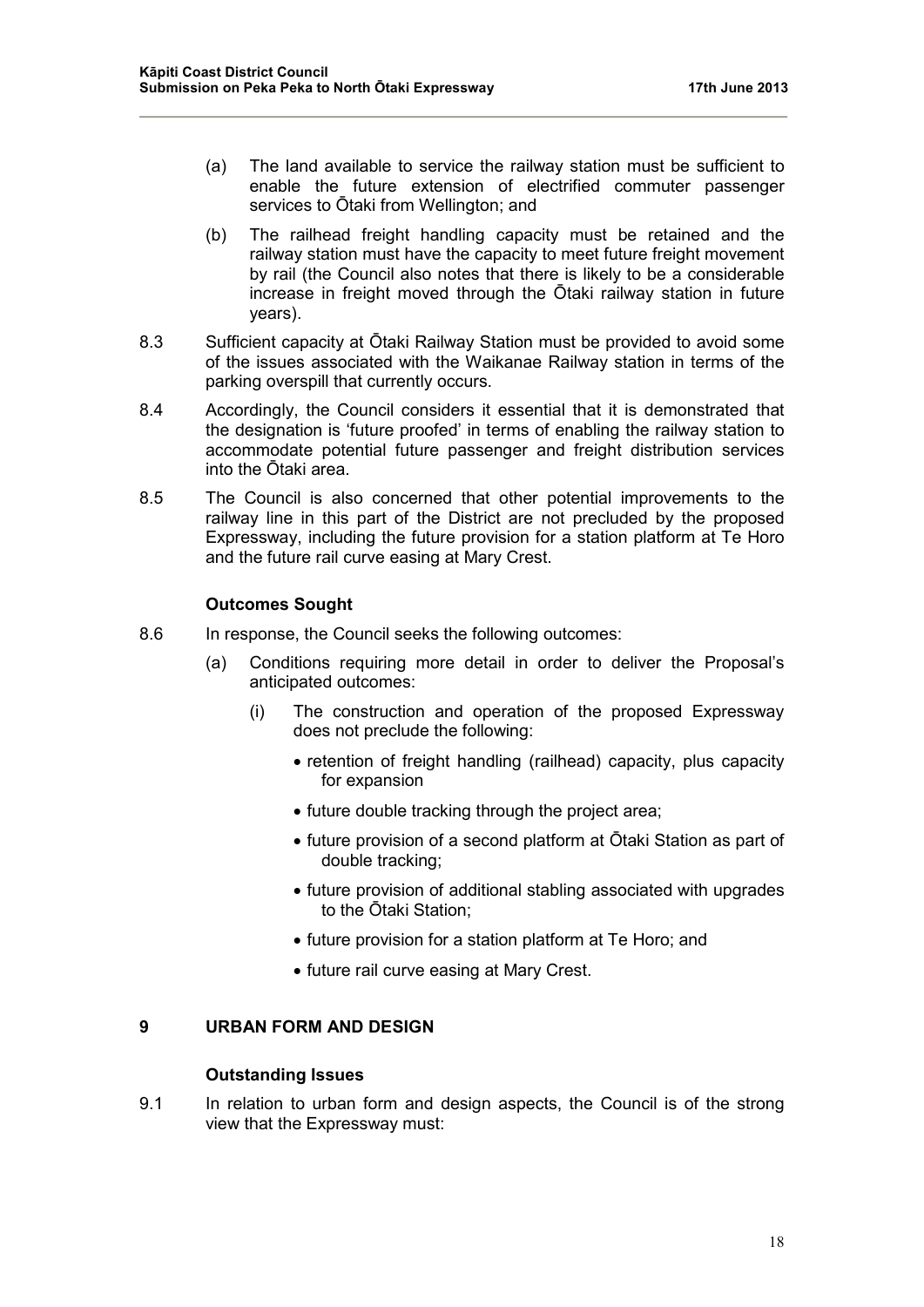- (a) be consistent with existing Council Community Outcomes and the Council's Development Management Strategy, Sustainable Transport Strategy and Cycle, Walkways and Bridleways Strategy;
- (b) recognise and respect the wider existing and planned urban and rural contexts;
- (c) minimise pressures for urban expansion beyond the identified urban growth areas;
- (d) maintain and enhance the pre-eminence and economic viability of the District's existing major town centres as social, employment, retail and passenger transport nodes; and
- (e) minimise severance of communities and mitigate the effects of severance.

### *State Highway 1 and accessibility to town centres*

- 9.2 The viability and vibrancy of the town centre at Ōtaki Railway will be affected, at least in the short to immediate term, by the removal of State Highway through traffic, a matter that NZTA has been aware of in the development of the proposal and through discussions with the Council and Ōtaki Community Board.
- 9.3 To reduce that impact, the NZTA is proposing "splitting" the Ōtaki interchange to the north and south of the town, to allow traffic to readily come off the Expressway and travel through the town to rejoin the Expressway. The Council fully supports this proposal.
- 9.4 Splitting the interchange as proposed would also reduce the potential for unplanned urban growth pressures to occur at the interchange locations. The Council does not support any move to full interchanges north or south of Ōtaki.
- 9.5 It is essential to ensure that effective and appropriate signage is provided at the two partial interchanges north and south of Ōtaki to inform motorists about the relative ease of bypassing the Expressway to travel through the town. The Council considers it crucial that such signage is not based on standard road directional signage but is designed specifically as a gateway feature, one that appropriately reflects the character and identity of Ōtaki. It is essential that this outcome is an explicit direction to the final design of the proposed Expressway.
- 9.6 Discussions to date between the Council and NZTA have indicated that the standard of gateway signage to the north and south of Ōtaki is intended to be of a considerably higher standard than NZTA's standard signage. However, the current wording in the application needs to be improved to provide this assurance.

#### *Design of local road bridges*

9.7 The local road bridge to connect the eastern and western sides of Te Horo community, which will cross over the existing State highway, the NIMT Railway, and the proposed Expressway, will be a large structure in a flat and open landscape. Its final design will need to be sympathetic to this context.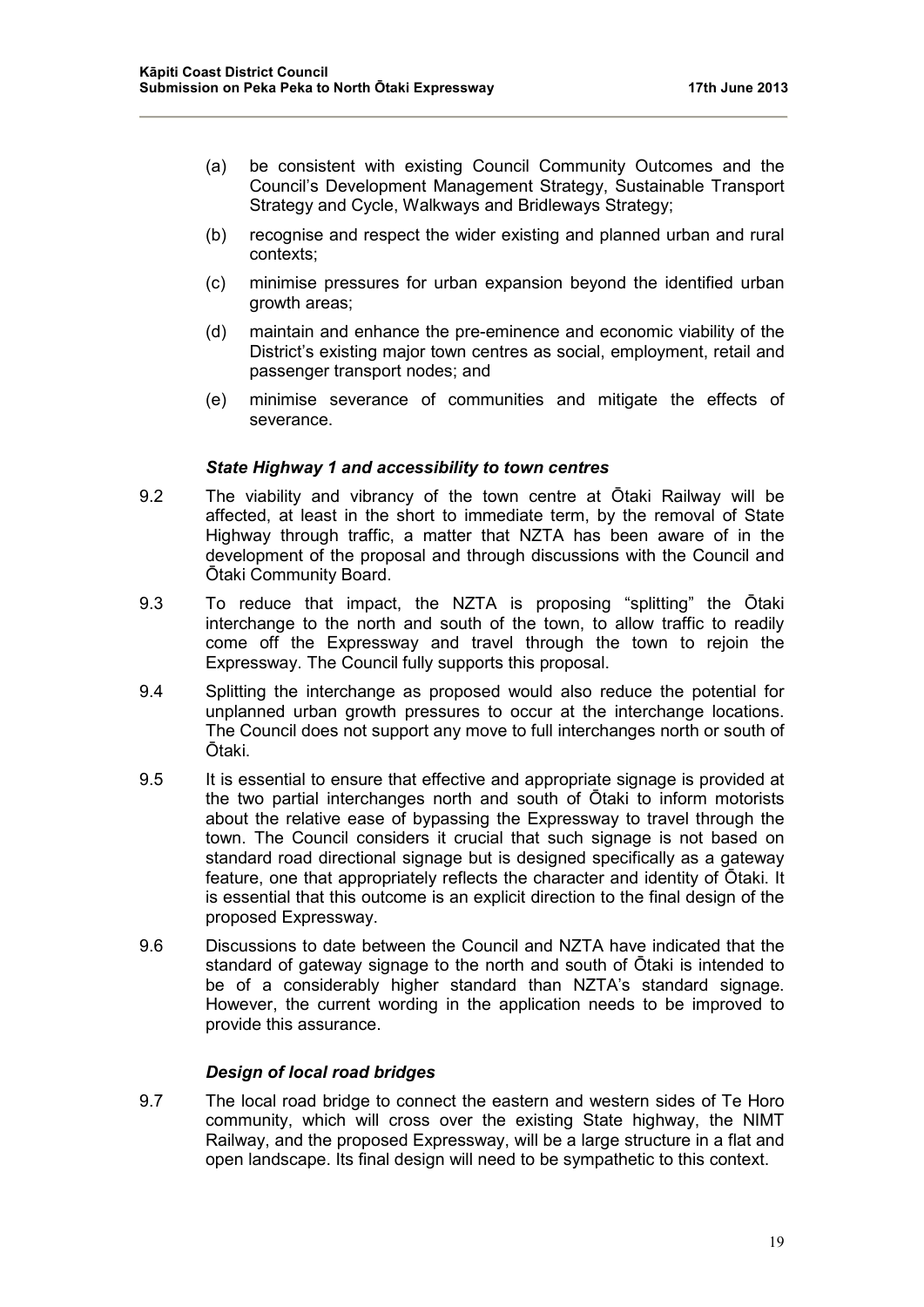9.8 The proposed local road bridge over the proposed Expressway at Rahui Road will require the straightening of the road and the removal of several houses. Located within an urban context, the design of this bridge will also need to be sympathetic to its context.

# **Outcomes Sought**

- 9.9 In response, the Council seeks the following outcomes:
	- (a) Conditions requiring more detail in order to deliver the Proposal's anticipated outcomes:
		- (i) Greater specificity over the outcomes sought in relation to the gateway signage for Ōtaki town; and
		- (ii) Design of local road bridges to a standard consistent with those provided for other RoNS projects in the Kāpiti District, with due regard to the specific context of the bridges.

### **10 LANDSCAPE & VISUAL EFFECTS**

#### **Outstanding Issues**

10.1 The Council considers that the effects on amenity values, particularly the amenity values of existing residents and the wider community, have been generally under-reported and under-rated in the assessment. Council has concerns with the lack of clarity in the methodology, description and definition of landscape and visual effects, and with the lack of detail provided, which has created uncertainty over the quality of the final landscape design and visual mitigation.

### *Scale of transport corridor versus width of designation & ability to mitigate effects*

- 10.2 The NZTA Road layout plans indicate the new Expressway and accompanying connector roads in conjunction with the existing rail and road system create a transport corridor up to 140m wide. The Council understands that in places there may be up to eight lanes, plus a railway line, with the inclusion of new local road connectors on either side of the Expressway, two lanes on the existing SHI (to become a local road) and four lanes on the Expressway. This would represent a significant visual impact on the rural landscape, and fitting this number of lanes into a relatively narrow transport corridor provides little room for effective landscape and visual mitigation.
- 10.3 The Council notes that the proposal is focussed on the Expressway and landscape mitigation is limited to areas within the proposed designation. As a result, Council has concerns the effects of the proposal on landscape character and visual amenity extend beyond the designation and further out beyond the wider transport corridor and into the surrounding landscape. At the same time, due to the narrowness of the designation, there is limited opportunity to screen or mitigate the scale of the development or to create a landscape that is sympathetic to local landform, land use and land cover.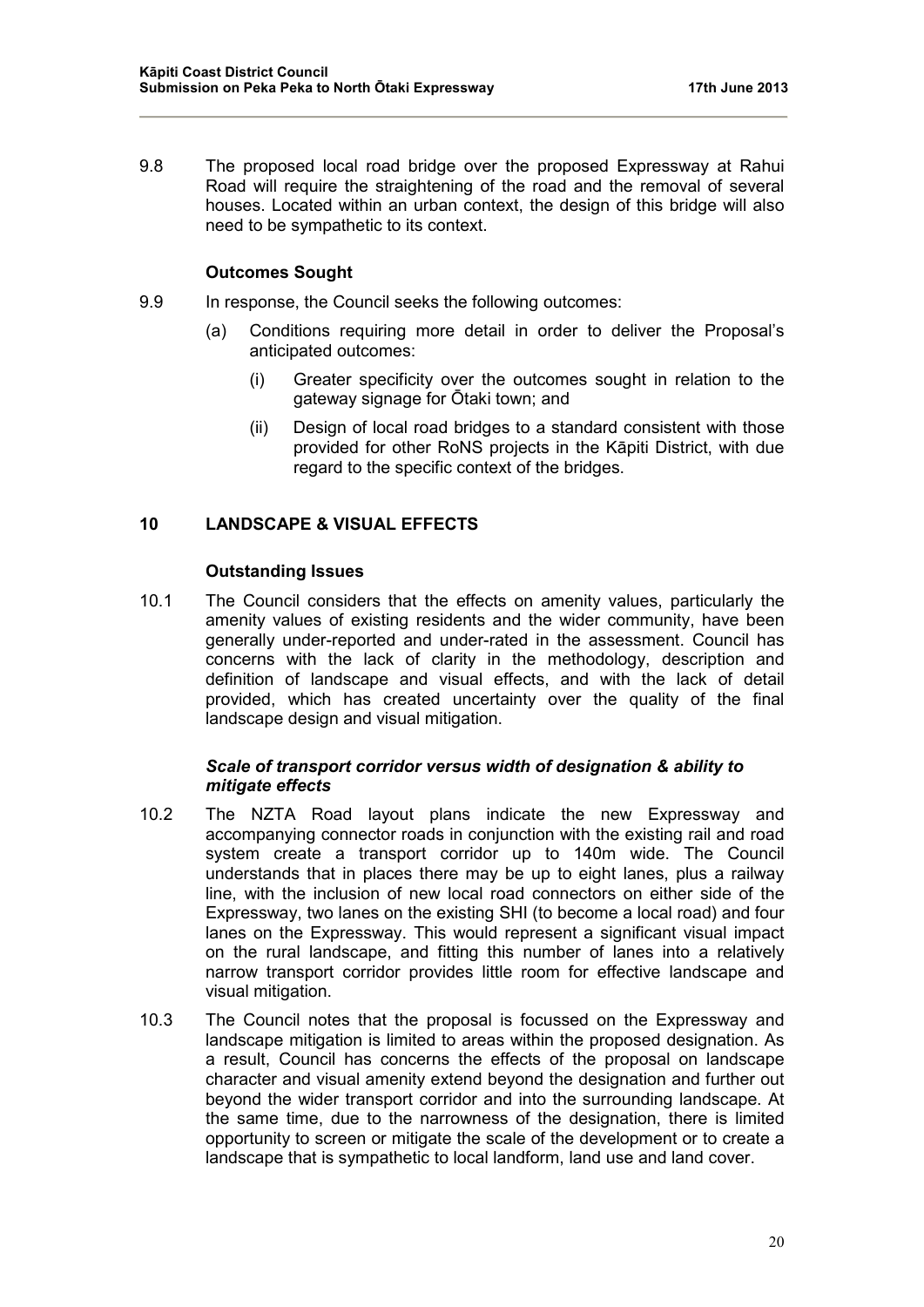- 10.4 Specific concerns are as follows:
	- (a) The narrow designation allows minimal response to reinstate land cover and local character – the proposed plantings on small sections alongside local road are linear and on average about 20m wide, enough for 3 rows of mature trees but insufficient to mitigate the visual effects of the proposal or the loss of landscape character in the form of established trees and bush along edge of SH1.
	- (b) Localised small stands of trees reflect historic patterns of settlement and land use – remnant specimen totara in particular are under-rated in terms of their bio-physical, landscape character and associative values.
	- (c) There is little discussion in the AEE regarding replacement or trade-off mechanisms for the loss of this vegetation – in particular, there appear to be no plans (indicative or detailed) for identified gateway areas north and south of Ōtaki; and
	- (d) While the Council generally supports the alignment that avoids native bush and wetlands, detail around restoration of dune landforms around Mary Crest and Waitohu Plateau will be important.

#### *Visual effects*

- 10.5 Overall, Council considers that effects for views out from the Expressway need to be balanced against screening views of the transport corridor for local residents. Council is concerned that the Plans appear to focus more on the amenity of Expressway users rather than the visual effects on the proposal experienced from local roads or from rural properties.
- 10.6 More detail is required on proposed mitigation for visual effects for users of SH1, (particularly in areas such as the Te Horo straight where the Expressway is slightly elevated above State Highway 1), for rail travellers, for residents south of Waitohu Valley Road between SH1 and Expressway and for users of Pare-o-Matangi Reserve with the relocated NIMT elevated above reserve.
- 10.7 There is no mitigation in the landscape plans for residents on the western side of SH1 in Ōtaki township from Waerenga Road south and along Te Horo straight who will look out to a much expanded transport corridor.
- 10.8 Overall, Council considers that the visual effects extend beyond the designation area across the width of the entire transport corridor and beyond. Council does not support the conclusion in the AEE that limiting the footprint of the proposal and maintaining a narrow designation avoids and remedies visual effects which are further mitigated by planting along the edges of the Expressway. Rather, Council is concerned that limiting planting to the areas within a narrow designation limits the effectiveness of the proposed ULDF principles and the subsequent vegetative mitigation. In particular, there would be opportunities within the existing State Highway 1 designated corridor for visual mitigation. There may also be opportunities to slightly widen the proposed designation to provide for greater mitigation.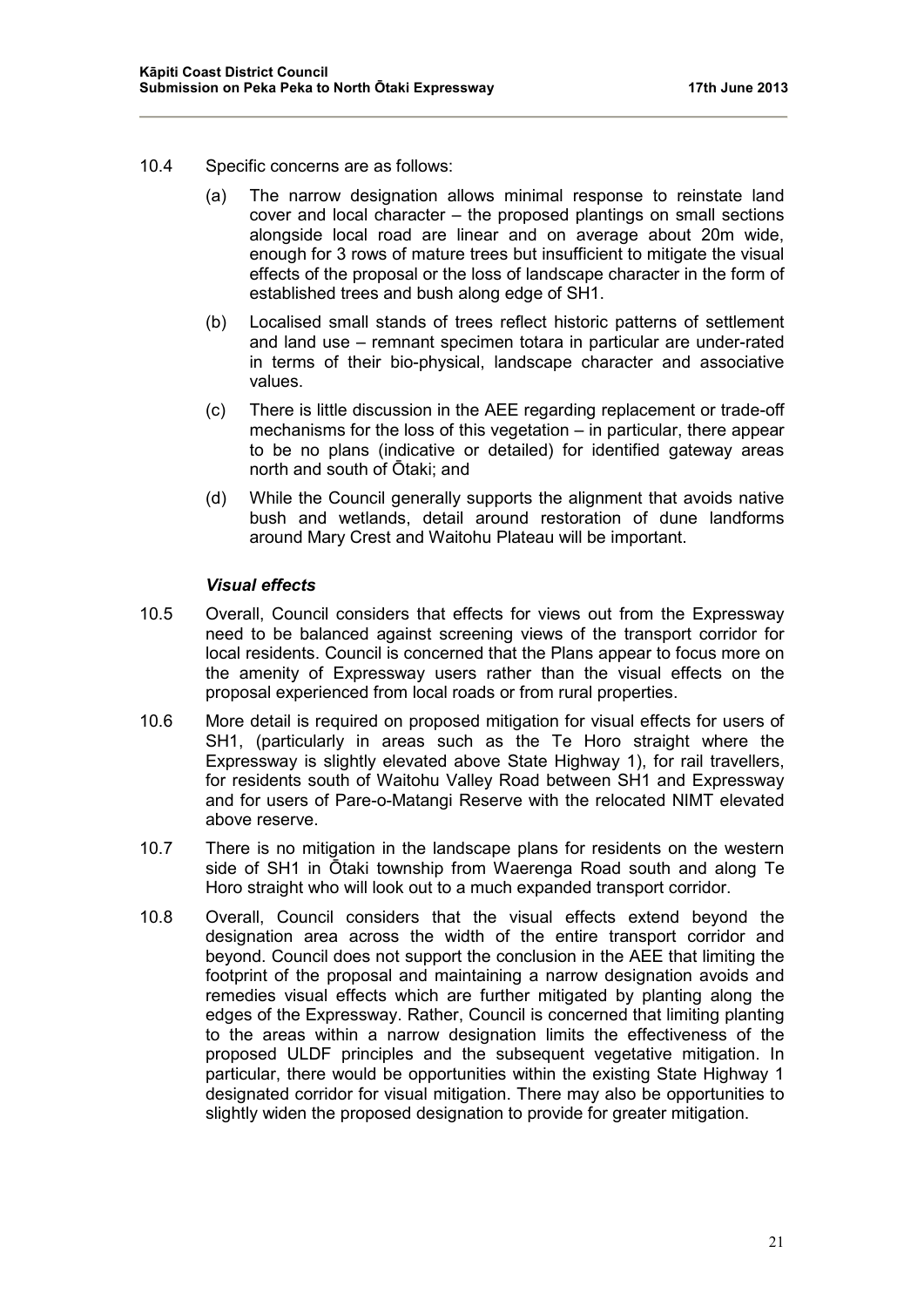#### *Amenity effects*

- 10.9 As noted above, the Council has concerns that the Proposal shows minimal consideration for amenity of existing properties outside the designation, especially for residents on the western side of SH1 (for example, around Red Café at Te Horo). Another example of effects on amenity values relates to the rest area by Ōtaki Bridge south of Ōtaki River which will be impacted by new roading layout and landform changes.
- 10.10 The design process needs to address the specific impacts of the proposed Expressway along the route, and identify the appropriate level of mitigation required to mitigate the effects on amenity.

### *Revocation plans*

- 10.11 The ULDF notes 'many of the urban design benefits of the project will be realised as improved environments for urban areas as part of the SH1 revocation project'.
- 10.12 However, Council is concerned that there will be visual and amenity effects arising from the accumulation of Expressway, SH1, local road and rail corridors. It is Council's considered option that best practice would be to address these effects or at least identify the mitigation for these effects as part of the Expressway proposal. It is not appropriate to leave them for an uncertain SH1 revocation project. In essence, that would leave the adverse effects unmitigated. If the urban design benefits are part of the revocation project rather than part of the proposal currently before the Board, they should not be treated as benefits of this project.
- 10.13 It is noted that no details are provided in the proposal on restoration of ground conditions following the proposed disestablishment of railway line.

# *Waterways*

- 10.14 The AEE focuses on natural character (s6a) of wetlands and waterways rather than their importance in the quality of the environment and associative values including importance to the local community and cultural significance. As a result, the AEE downplays effects of the proposal on streams, rivers and wetlands and there is limited exploration of opportunities to enhance and restore landscape and amenity values at bridges and crossings of waterways, including:
	- (a) Enhancement of landscape values on Ōtaki River corridor (identified in the Council's November 2011 Landscape Study as a landscape of significant amenity) around the bridge(s); and
	- (b) Enhancement of landscape values for Waitohu Stream (noting that proposed riparian planting around rock armour is a generic solution to a stream with high local values that is already under pressure from adjacent dairy farming and erosion control structures).
- 10.15 Given the importance the community and Council place on streams and rivers, landscape plans need to demonstrate that a high quality natural environment will be created where the route crosses waterways.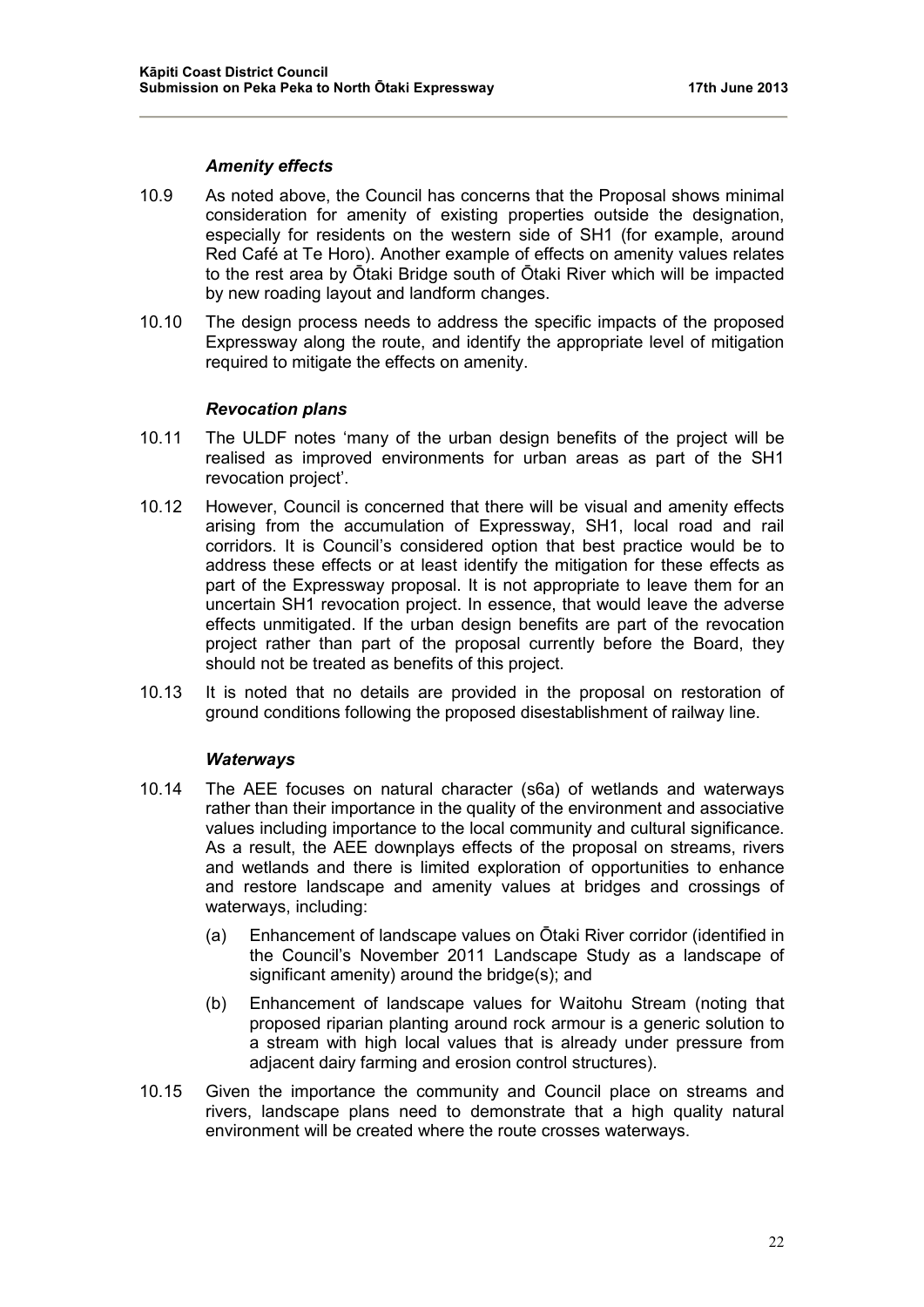#### *Pare-o-Matangi Reserve*

- 10.16 The reserve is the physical representation of the Mangapouri Stream and has strong community, cultural and ecological values. It has been a major focus for community planting and restoration for many years. The Council is concerned that 60% of Pare-o-Matangi Reserve will be built over, requiring more culverting of the Mangapouri Stream. Potential effects include:
	- (a) additional culverting of Mangapouri Stream
	- (b) changes in ground levels and impact on established vegetation
	- (c) loss of established vegetation and associated permeable ground surfaces
	- (d) possible ponding in reserve due to surrounding road and rail embankments
- 10.17 Concerns are also raised that changes in the form of the reserve raise CPTED issues for the reserve and CWB users.
- 10.18 The Council is of the opinion that existing mature exotic plantings should be retained (i.e. transferred and replanted at suitable locations within the new area of reserve).
- 10.19 The Council is concerned that landscape effects on Pare-o-Matangi Reserve are significant, even with the proposed addition of unused motel land. While Council supports the proposed mitigation and inclusion of adjacent land, these measures are on their own insufficient to satisfy the requirements for community space and stream values. Previous discussions with the community groups and the Council by NZTA have included assurances on quality of planting (e.g. provision of mature plants, etc). Appropriate conditions are needed to reflect these outcomes.

#### *Cumulative effects*

- 10.20 In relation to cumulative effects, the focus of the AEE was on the doubling of bridge structures.
- 10.21 Council is concerned that the AEE assessment of cumulative effects associated with the widening of the transport corridor (as outlined on page 49 of the AEE) has not evaluated the cumulative effects arising from vehicle movement, car lights and the change in the scale of the transport corridor. Even if the carriageway surface is at grade and is not visible, Council does not consider these effects have adequately been evaluated.

### *Landlocked sites*

10.22 The provided plans show a number of landlocked sites. The ULDF notes that these should be considered during the design process but Council considers it difficult to assess effects at a local scale without a firm design for these areas that takes a holistic approach in terms of land use, ecological values and mitigation of visual effects for users of road and rail.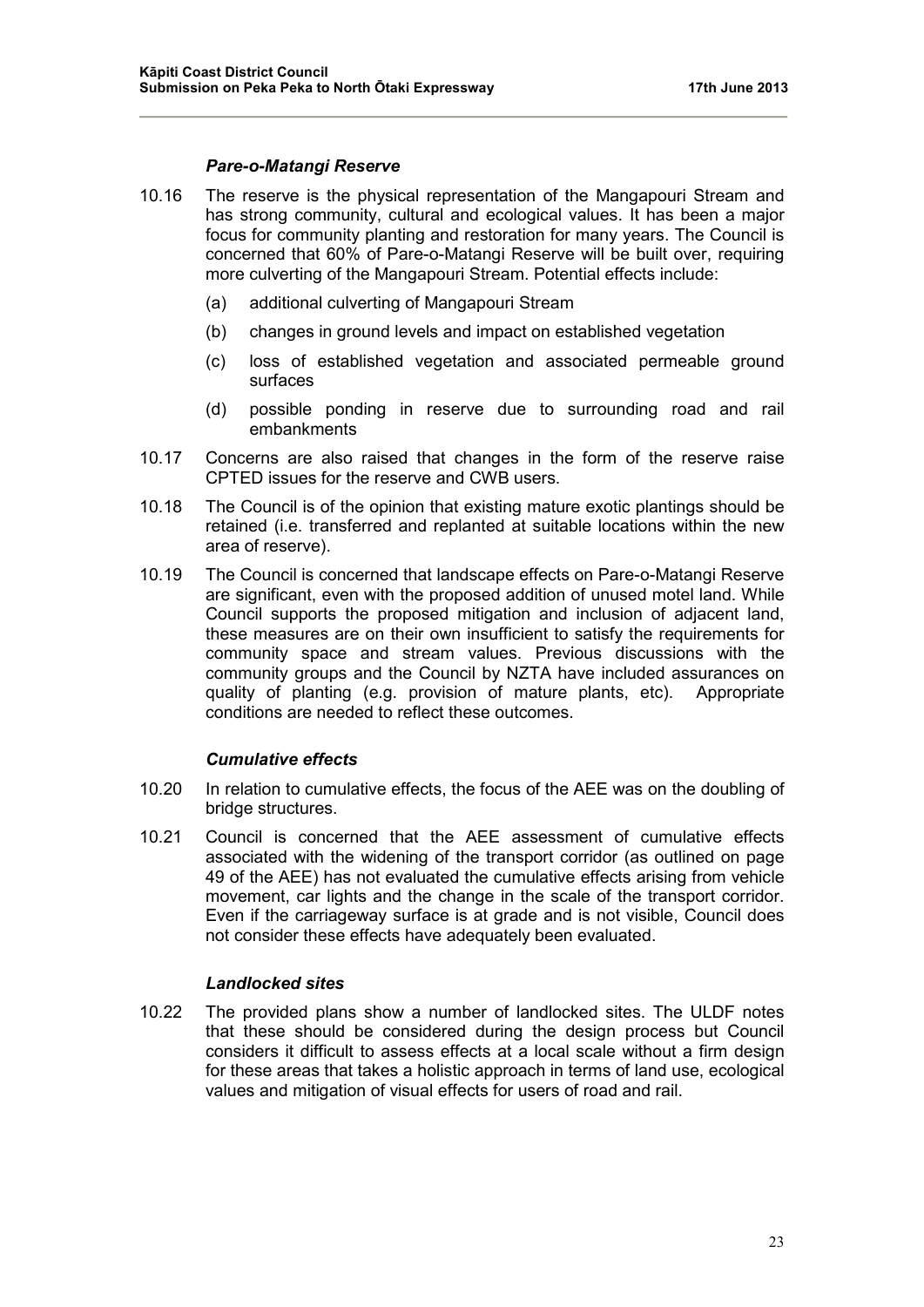#### *Construction effect*

10.23 There is minimal assessment at this stage of effects of construction on local amenity with no discussion of: dust, noise, removal of vegetation, removal of railway line and the removal of existing overbridge north of Ōtaki, restoration of construction yards once the project has been completed, the process of removing railway line and the subsequent restoration of landscape.

#### *Design Detail*

10.24 Council is concerned with the limited level of detail on proposed mitigation measures (including plant selection and planting design, plant bed construction, plant maintenance and monitoring) and the reliance on mitigation in the next stage of design, guided by principles outlined the ULDF.

> *'The ULDF will guide the Expressway's detail design phase and will inform what needs to done in 'avoiding, remedying and mitigating' any adverse landscape and associated environmental effects that may arise from the Project.'* AEE page 65.

10.25 As a result, it is difficult to accurately evaluate the final landscape and visual effects of the proposal and the Council does not have confidence that the effects are appropriately identified and mitigated.

#### **Outcomes Sought**

#### *Conditions*

- 10.26 In response, the Council seeks the following outcomes:
	- (a) Issues requiring further assessment/information before construction can commence:
		- (i) A more meaningful response to the landscape and visual effects of the proposal, taking in the wider transport corridor and extending mitigation beyond the area currently proposed to be designated;
		- (ii) More detail is required in the areas around river and stream crossings and associated wetlands, including restoration and enhancement;
		- (iii) More detail in the Landscape Management Plan to provide assurance that the implementation, monitoring and management of the works will result in a successful and sustainable plant community;
		- (iv) Further consultation and design to establish appropriate mitigation for future land use and land cover affected by the proposal;
		- (v) Assessment of effects associated with the widening of the transport corridor in relation to cumulative effects arising from vehicle movement, car lights and the change in the scale of the transport corridor.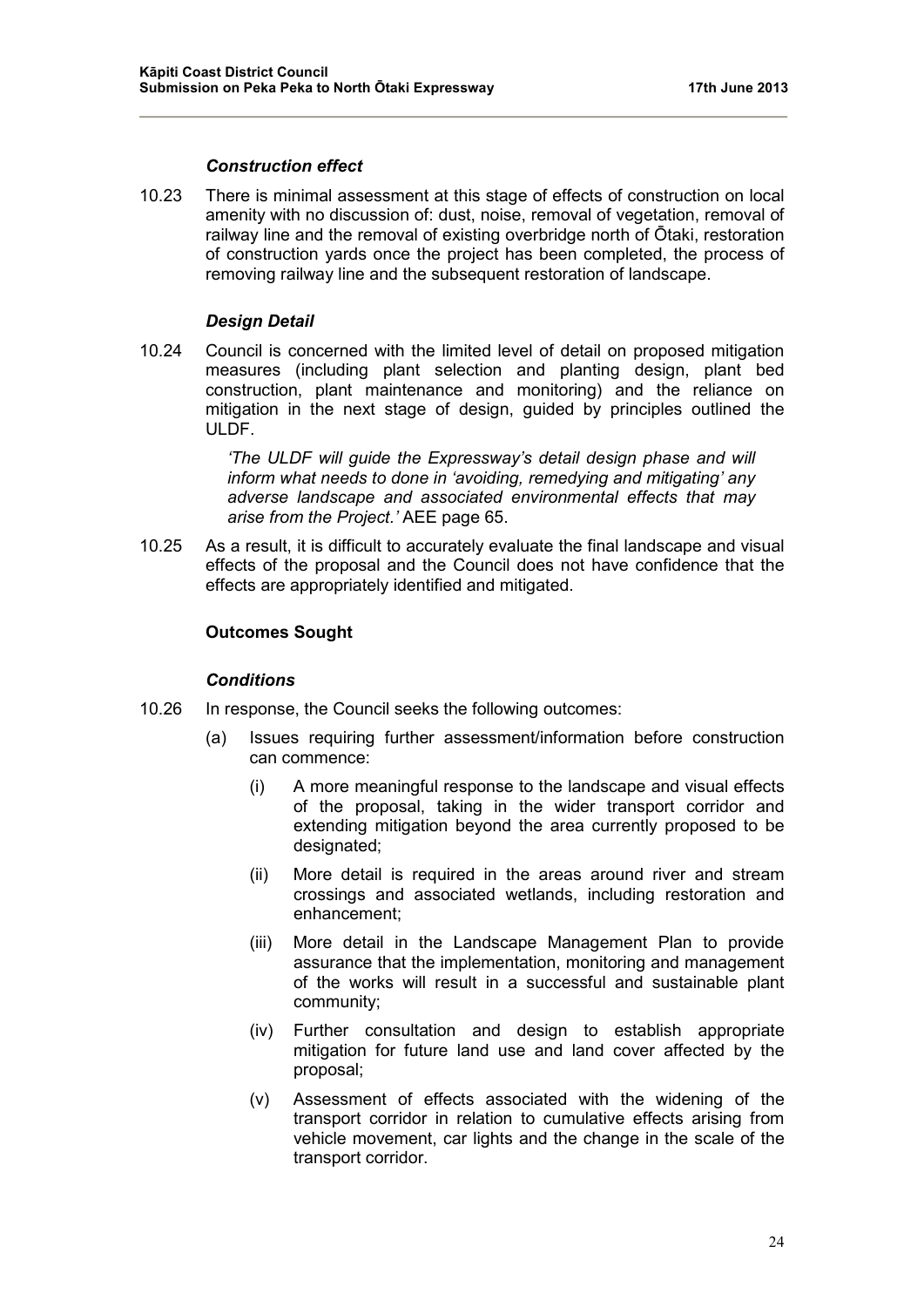- (vi) Assessment of construction effects on local amenity;
- (vii) More detail is sought on the following specific elements:
	- flood protection landforms as the long bunding along Te Horo straights is highly visible and has no relationship to the existing landforms;
	- earthworks around and under bridges, particularly with regard to impact on existing and proposed re vegetation; and
	- restoration of natural contour of cut faces in dune areas such as Mary Crest and Waitohu Plateau;
- (viii) Provision of specific design or management measures for Pareo-Matangi Reserve and commitment to 'like for like' planting of mature with mature specimens where possible, including the retention and transfer mature exotic species.
- (b) Conditions requiring more details in order to deliver the Proposal's anticipated outcomes, particularly:
	- (i) A specific condition (or conditions) on Pare-o-matangi reserve to ensure the additional culverting within the reserve will be appropriately mitigated, assurance that the additional land from the motel will be provided, and that any ponding effects in the reserve resulting from the surrounding rail and road embankments is addressed;
	- (ii) Conditions are needed to ensure that mitigation methodology is enforceable – for example, there is no information on plant maintenance periods which are critical to the success of mitigation planting;
	- (iii) More details on the requirements for the Landscape Management Plan to provide assurance that the proposed landscape works implementation methodology and maintenance measures are feasible and will be carried out to specific standards;
	- (iv) Provide plans for identified gateway areas; and
	- (v) KCDC approval of not only the site specific landscape plans management plans of the overarching Landscape Management Plan.

# **11 CYCLEWAY, WALKWAY AND BRIDLEWAY**

### **Outstanding Issues**

11.1 The Council notes that an off-road shared cycleway/walkway was initially proposed for this project (including a clip-on CW facility on the upstream side of the existing State Highway bridge over the Ōtaki River) but it is not now provided for. This contrasts with the MacKays to Peka Peka Expressway, for which a full shared CWB is proposed to be constructed along the entire route as an integral part of the Project, including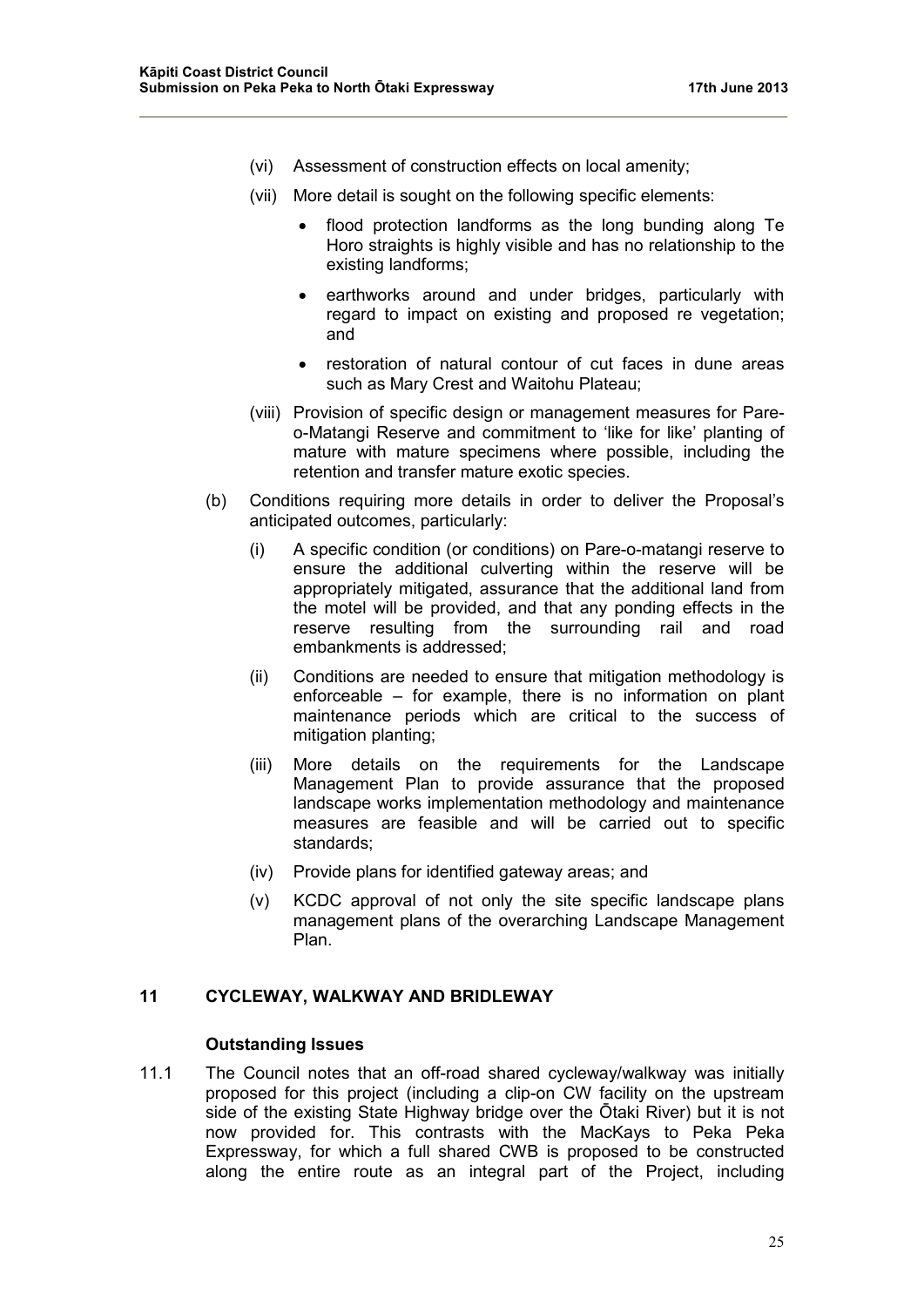connections with local walkways and roads. The Council considers it is unacceptable to have such a difference in what is effectively the same road.

- 11.2 The Council emphasises that Ōtaki town is a part of the growing urban areas of Kāpiti, within and between which there is increasing demand for safe, convenient and attractive pedestrian and cycling connections.
- 11.3 The Council therefore considers it essential that the provision of a parallel off-road walkway/cycleway be made, consistent with the standards applied to the off-road walkway/cycleway provided for M2PP. This must be committed to now, rather than being left to an uncertain revocation process, and should be fully integrated with proposed cycleway/walkway to the south.

### **Outcomes Sought**

- 11.4 In response, the Council seeks the following outcomes:
	- (a) Conditions requiring more detail in order to deliver the Proposal's anticipated outcomes:
		- (i) Provision of an off-road CWB as part of the Project with final location and design to be addressed via the detailed project design (noting that the location may include areas outside the designation); and,
		- (ii) Establishment of a process for the location and detailed design of an off-road CWB along the route of the proposed Expressway, including details of local road and river/stream crossings, and appropriate minimum dimensions for non-vehicular modes, as indicated above.

# **12 ROADING AND TRAFFIC**

# **Outstanding Issues**

#### *East-West Linkages*

- 12.1 The Council considers it is essential that the proposed east-west connectivity is maintained through the provision of the Rahui Road and Te-Horo/School Road local road bridges over the proposed Expressway.
- 12.2 In relation to the proposed Te Horo Beach/School Road Bridge over the proposed Expressway, the Council highlights that this will be the only access for children walking and scootering to and from Te Horo School. Small children, horses and cyclists are not a good combination over a bridge of 100 metres in length. Accordingly, the Council wants an explicit direction that a footpath is constructed on both sides of this bridge.

# *Access onto Local Roads*

12.3 The Council has concerns over the speed transition from the future Expressway to the local network, especially the southbound off slip to Ōtaki where it feeds onto the local road network. An appropriate condition is needed to ensure suitable speed management measures on slip road approaches to local roads.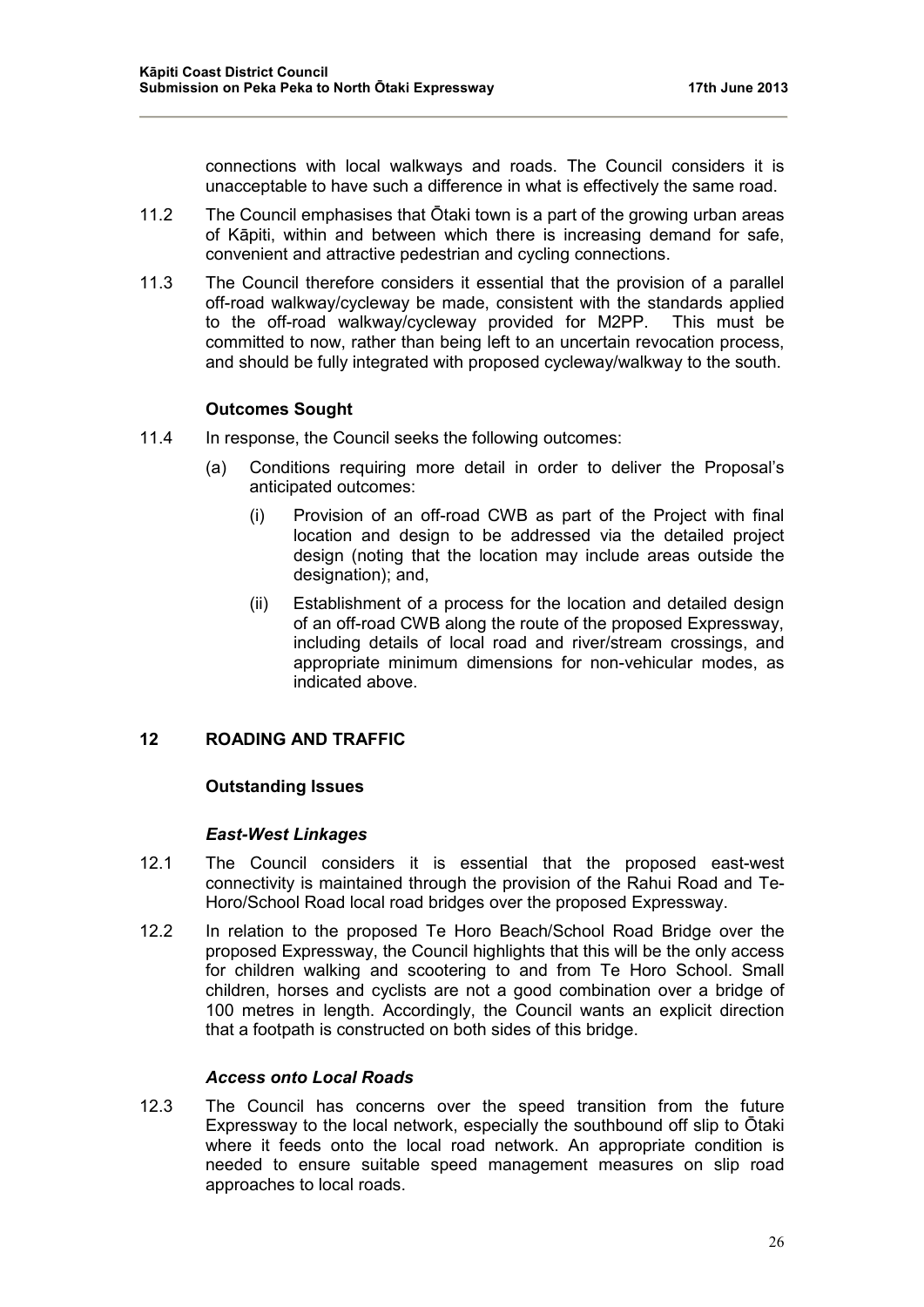12.4 The Council wishes to ensure that the service provided for by local roads that have access onto or from the proposed Expressway remains at a satisfactorily level. Accordingly, the Council seeks to ensure that level of service C must be provided for the design of local roads experiencing Expressway on/off impacts.

### *Construction*

- 12.5 In practical terms, there is a need to minimise the impact from the construction of the Project on local roads and to co-ordinate any overlapping construction activities that may occur on adjacent sections of SH1 (south or north of the project). In particular, it is critical that, during the construction of the proposed Expressway, safe, adequate and convenient facilities for local movements by all transport modes are provided (including facilities on both sides of the road for pedestrians and cyclists). Twenty four hour access also needs to be provided for all emergency services through construction work areas.
- 12.6 Accordingly, the Council wishes to ensure it has a certification function not only in respect of the approval of Site Specific Traffic Management Plans (SSTMPs), but also of the overarching Construction Traffic Management Plan (CTMP) as it does with the M2PP expressway.
- 12.7 For the CTMP, SSTMPs and associated conditions, there is a need for consistency with the principles established through the TG and M2PP approval and condition making processes.

#### **Outcomes Sought**

- 12.8 In response, the Council seeks the following outcomes:
	- (a) Conditions requiring more detail in order to deliver the Proposal's anticipated outcomes:
		- (i) Ensure that the Te Horo overbridge is designed to provide for footpaths on both sides of the bridge;
		- (ii) Levels of service C on local roads affected by traffic from the Expressway;
		- (iii) Council certification of a Network Integration Plan that demonstrates how the proposed Expressway will connect with the local road network in a way that would maintain appropriate levels of services and safety; and
		- (iv) Ensure that a consistent approach to the certification of the CTMP and SSTMPs is applied in line with the M2PP project.

# **13 NOISE AND VIBRATION**

13.1 The Council recognises that the project involves major construction works that have the potential to generate significant noise and vibration effects on residential dwellings and other noise sensitive activities, but some construction-related noise and vibration effects have been identified in some locations due to the route and design. The Council notes that in most cases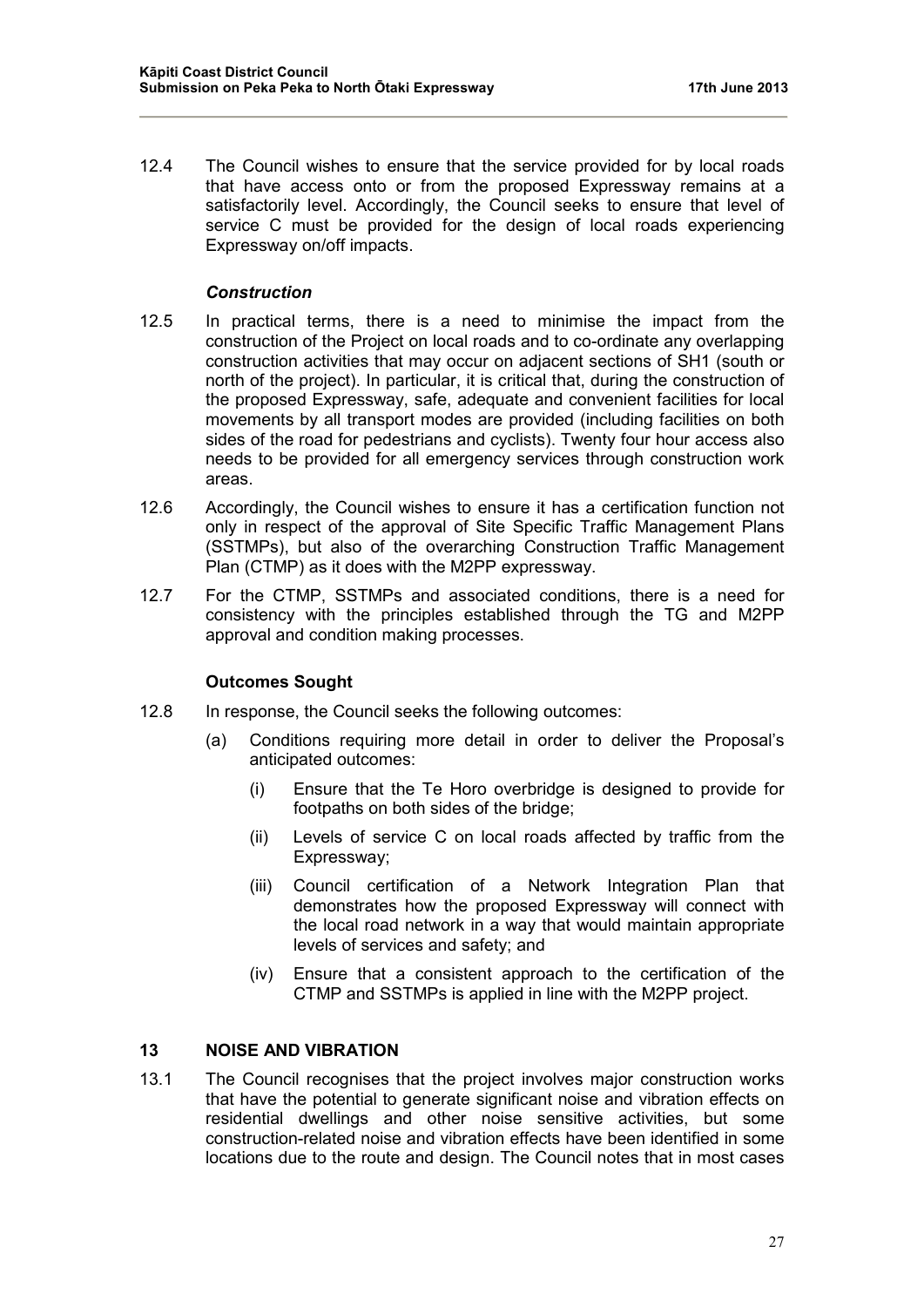precautions are proposed to address the anticipated effects and to ensure that residents are reasonably protected from adverse effects.

- 13.2 However, the Council also notes that NZ construction noise standard NZS6803:1999 is proposed to be adopted by the project to assess and control noise effects from construction activities, and supports the use of this standard given the reliance placed on it in the Kāpiti Coast District Plan.
- 13.3 Regarding operational noise, the Council observes that the noise effects associated with on-going traffic should generally be of a lesser scale than those generated during the construction phase. Regardless, it would point out that unlike the temporary nature of the construction related effects those associated with on-going operation of the Expressway will be enduring.

### **Outstanding Issues**

### *Construction Noise and Vibration Effects*

- 13.4 Noise limits based on NZ Standard NZS6803:1999 and a requirement to prepare a detailed Construction Noise & Vibration Management Plan at the Outline Plan stage are set out within proposed conditions as the main means by which the construction noise effects of the project are to be managed. The Council notes, however, that for limited periods during the project non-compliance with NZS6803 is afforded at specific sites, and considers that such instances need to be effectively managed by methods to be included within the proposed CNVMP.
- 13.5 Construction vibration effects are proposed to be controlled in accordance with BS5228-2:2009 'Code of Practice for Noise and Vibration Control on Construction and Open Sites – Part 2: Vibration" with vibration being measured in accordance with ISO 4866:2010 'Mechanical vibration and shock – Vibration of fixed structures- Guidelines for the measurement of vibrations and evaluation of their effects on structures'. The Council observes that this differs from the designation conditions applicable to the MacKays to Peka Peka Project which required construction vibration to be assessed and managed in accordance with German Standard DIN 4150- 3:1999 Structural Vibration Part 3: Effects of Vibration on Structures. In light of this the Council is of the view that the rationale for divergence needs further justification.

#### *Operational Noise and Vibration Effects*

- 13.6 As the AEE includes a reasonable amount of information on ambient sound levels it enables the current traffic noise environment in the area to be assessed. However, the Council notes that, by contrast, rail noise has only been assessed in terms of a noise level time-averaged over 1 hour (LAeq(1h)) and is of the view that this prevents a direct comparison with the 24 hour measure of ambient sound (including noise from existing road traffic).
- 13.7 The Council considers that the project is not a particularly good fit with NZS6806:2010 owing to the noise effects of the existing highway that will continue to persist in certain circumstances.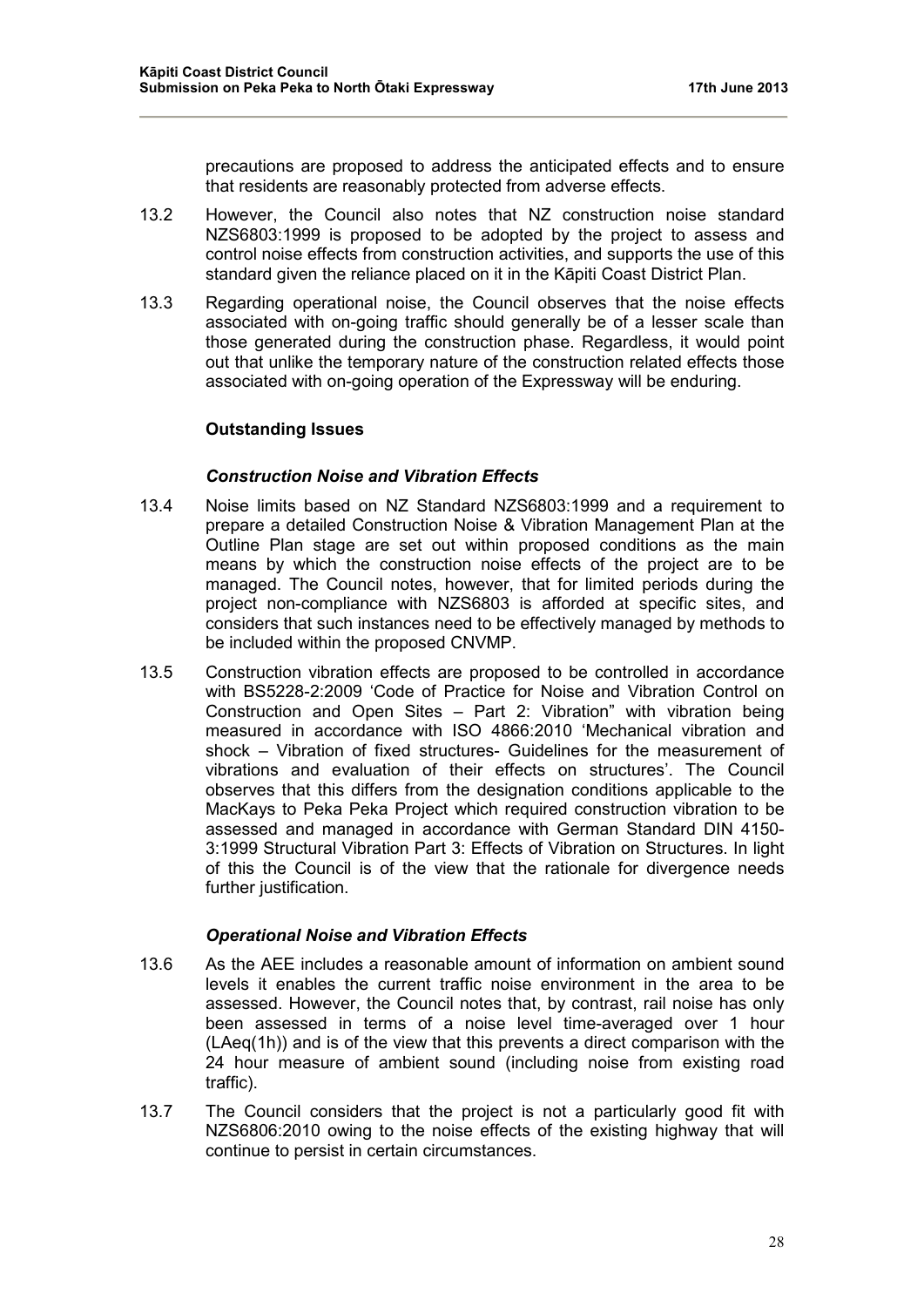- 13.8 The approach applied in NZS6806:2010 is to discount effects on isolated dwellings, with qualification for mitigation only being where these receivers are beneath stated targets and located close together in clusters. Whilst ensuring value for money for NZTA, the Council considers that this approach unfairly discriminates against the occupiers of dwellings developed in low density patterns (for example, in rural fringe areas or lifestyle areas) compared to more dense urban environments.
- 13.9 The Council also strongly recommends that the benefits of reduced traffic along the existing route are assessed in accordance with NZS6806:2010. It notes that traffic reductions afforded by the project on the existing SH1 route exceed 50%, and consequently considers that the NZTA benefit-cost analysis of the selected route needs to take into account the benefit received by those PPFs affected by noise from the existing road that experience a reduction in traffic. However, it is currently unclear whether these benefits have been adequately considered in the project design and selection of the preferred route and is therefore a matter that requires further clarification.
- 13.10 The Council notes that the main mitigation measure proposed entails laying an open graded porous asphalt (PA-10) low noise road surface over a limited stretch of the new road (1,050 metres of the new route through the Ōtaki Township, from chainage 01300 to 02350.
- 13.11 Regarding potential traffic-induced vibration effects, the Council notes that the assessment undertaken for the project indicates that vibration does not represent a potential adverse effect as it will only be received at low levels and that it will not interfere with any normal domestic activities in PPFs. However, as no quantitative assessment has been included in the project documentation the Council is strongly of the view that the current assessment is difficult to justify.
- 13.12 The Council notes that no operational vibration limits are included within the proposed designation conditions, and considers that this omission needs to be rectified through requiring traffic induced vibration to be investigated and reported on where these effects arise during the operation of the new route.

#### *Rail Noise and Vibration Effects*

- 13.13 As it is anticipated that two locations (Ōtaki Motel and 230 Main Highway) will experience significant increases in rail noise due to the alignment being sited closer to these receivers, the Council is concerned that no corresponding mitigation is proposed and considers that this needs to be rectified. In saying this it is noted that the AEE refers to achieving indoor noise criteria for these properties based on building-modification mitigation such as mechanical ventilation and potentially updated glazing.
- 13.14 Rail vibration criteria have been adopted for the purposes of the project based on KiwiRail's reverse sensitivity guidelines. These include reference to Norwegian Standard NS 8176 for vibration criteria which is the same standard as adopted for vibration from road traffic. The NZTA documentation states due to improved vertical alignment and new ballast (Section 4.4.2), rail-induced vibration levels for a given distance are predicted to be lower with the realigned railway. However, the Council notes that no assurances are given regarding compliance with the nominated rail vibration criteria which is set out in Table 2.3 as 0.3 mm/s vw,95 Class C limits from NS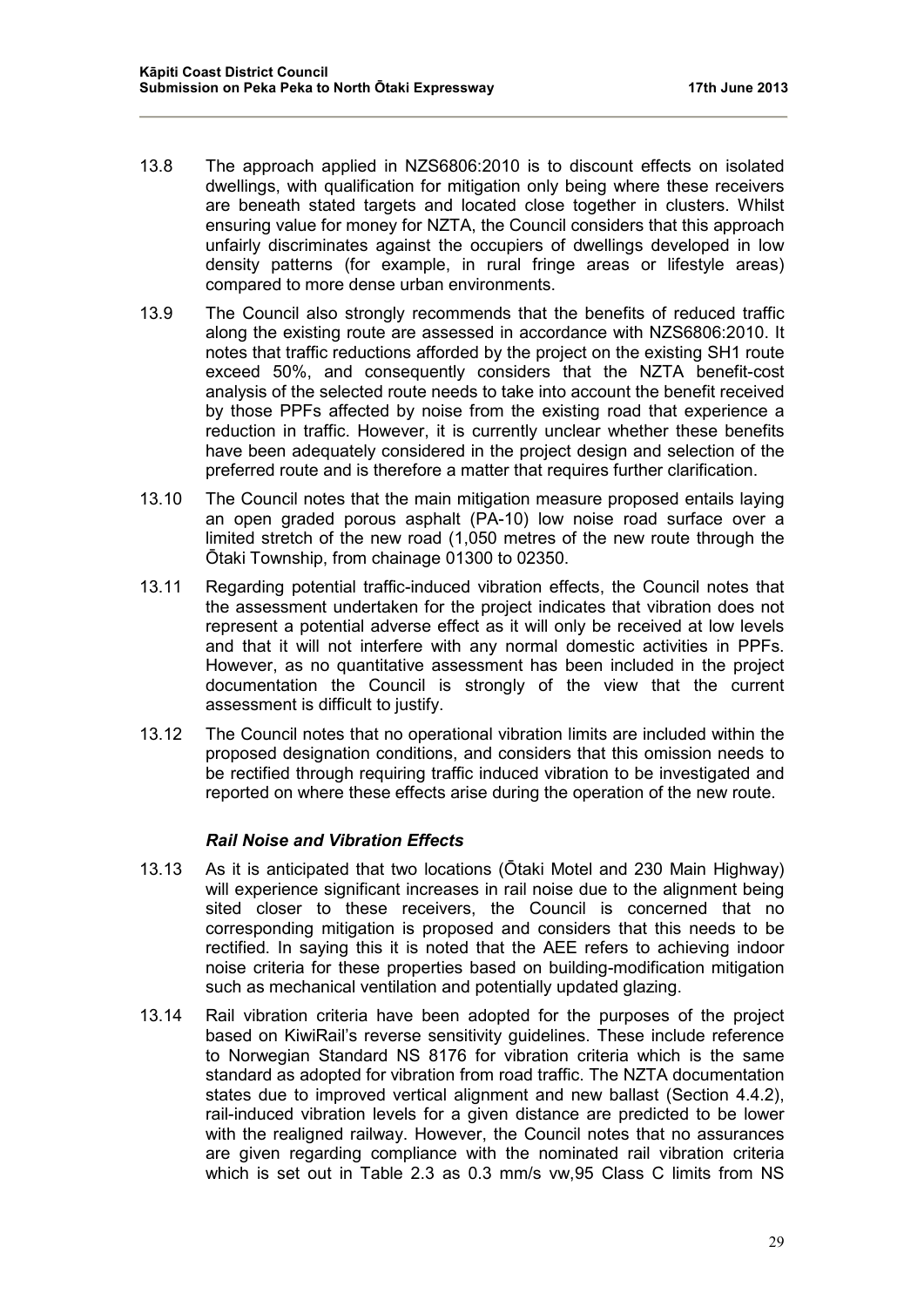8176E:2005 and is concerned that no corresponding conditions concerning rail vibration are proposed.

### **Outcomes Sought**

- 13.15 In response the Council seeks the following outcomes:
	- (a) Issues requiring further assessment/information before construction can commence:
		- (i) The use of NZ Standard NZS6806:2010 as the basis of the assessment of traffic noise needs to be further evaluated in order to determine whether or not operational noise effects have been adequately assessed, and whether the proposed mitigation is appropriate;
		- (ii) Use of NZ Standard NZS6806:2010 needs to be evaluated against the views expressed by previous Boards of Inquiry in recent decisions relating to roading projects in the area (i.e., Transmission Gully, Mackays to Peka Peka);
		- (iii) Consideration needs to be given to whether the Kāpiti Coast District Plan provisions relating to noise from new roads may are applicable and appropriate than NZS6806:2010 in certain circumstances;
		- (iv) Noise assessment should be enhanced to include the estimated 24 hour rail noise levels for the future design year, for relevant receiver locations by including information on actual and forecast potential future frequency of rail movements on the NIMT line;
		- (v) The benefit from reduced noise associated with the current State Highway 1 does not appear to be demonstrated in any meaningful way and further investigation should be undertaken and supporting information provided;
		- (vi) The noise assessment methods used in the application are based around protecting PPFs as distinct from property. There are potential noise impacts on amenity within public and open space areas which are not considered by the NZS6806:2010 and these effects must be appropriately mitigated;
		- (vii) It is unclear whether the assessment considers all sensitive areas and recognises local expectations and recreation areas;
		- (viii) Further assessment should be undertaken of the adverse effects of construction and operational noise on local amenity values.
	- (b) Conditions requiring more detail in order to deliver the Proposal's anticipated outcomes:
		- (i) Road pavement should be maintained to avoid vibration effects on adjacent buildings;
		- (ii) Properties located 100-200 metres from the alignment may experience significantly increased operational noise levels and provision should be made in conditions for appropriate mitigation;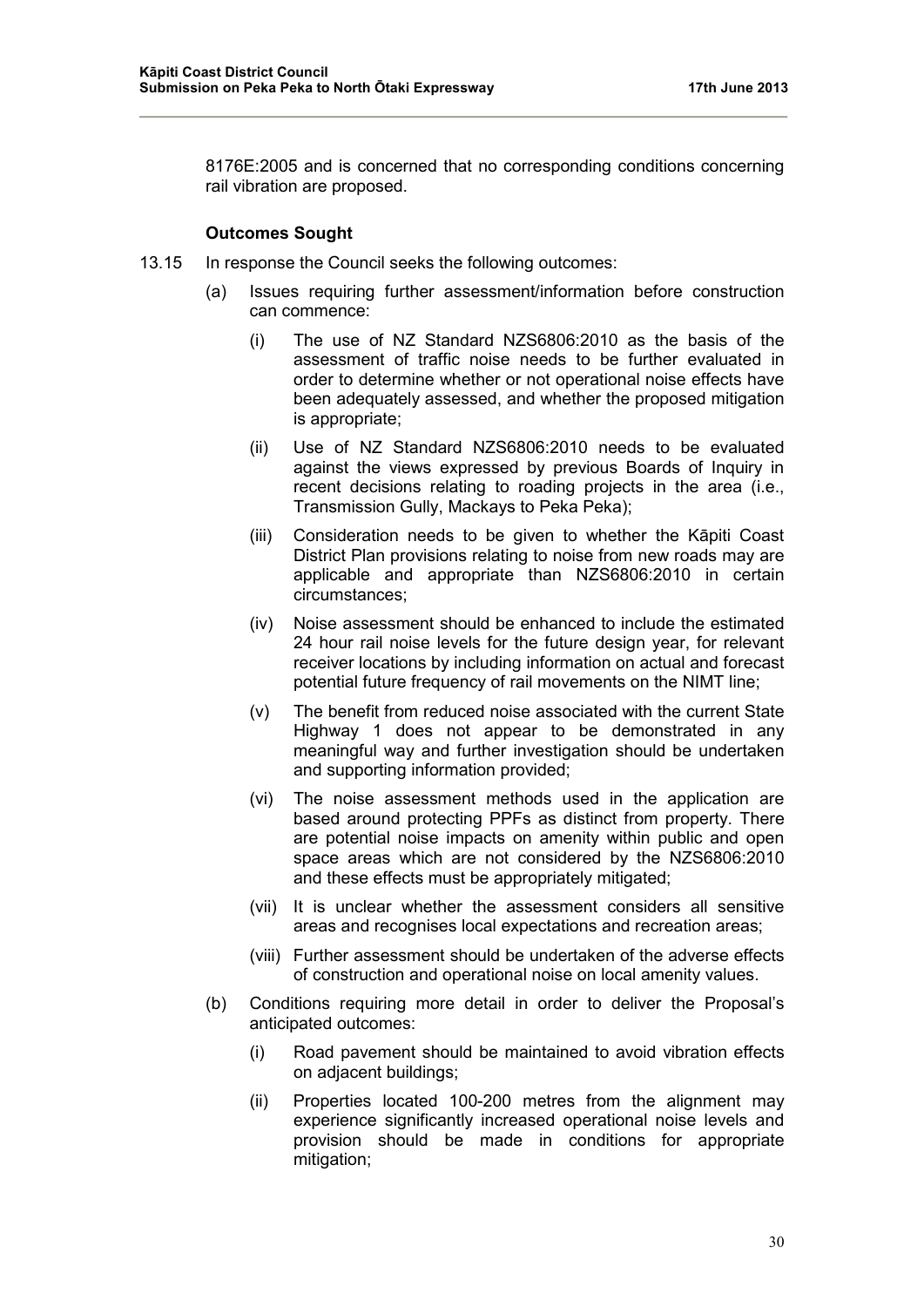- (iii) Appropriate provision should be made in conditions to mitigate the significant rail noise effects on the Ōtaki Motel and 230 Main Highway;
- (iv) Class C of Norwegian Standard NS8176.E:2005 (Vibration and Shock – Measurement of vibration in buildings from land-based transport and guidance to evaluation of its effects on human beings) should be achieved in relation to an expert report prepared following any complaints being received as a result of discernible vibration attributable to rail movements or traffic on the Expressway;
- (v) Monitoring of noise and vibration at properties up to 200 metres from the alignment should be undertaken once the Expressway is operational, with mitigation to be provided where a need is identified;
- (vi) Proposed conditions need to be modified where any shortcomings in the project's management of noise are identified through the further assessments sought.

# **14 ECONOMIC EFFECTS**

### **Outstanding Issues**

- 14.1 The Council is very concerned that there will be immediate economic effects as a result of the disruption caused both during construction of the new route around the Ōtaki town, and the new bridge across Rahui Road, as well as a result of the bypass itself when it comes into operation. This impact needs to be mitigated and assistance provided to the town, particularly during the construction phase of the project.
- 14.2 The application accepts that there will be economic effects generated by removing through traffic on current State Highway 1, particularly on the retail and service activities at Ōtaki Railway and Te Horo. While the split interchange design at north and south of Ōtaki will assist in encouraging some traffic to divert from the Expressway (supported by appropriate signage), the bypassing of these towns will have a significant impact on many businesses and therefore could detrimentally affect the vitality and vibrancy of these centres.
- 14.3 The economic analysis provided in the application acknowledges that there will be economic effects but that local effects will be traded off against regional and national economic benefits of the RoNS as a whole. This leaves actual local economic effects significantly unaddressed.
- 14.4 The Council notes that the economic assessment of the proposed Expressway did not include loss of productive soils resulting from the construction of the Expressway, 77% of which will be on the most versatile and productive soil types, Class I to III.

# **Outcomes Sought**

14.5 In response, the Council seeks the following outcome: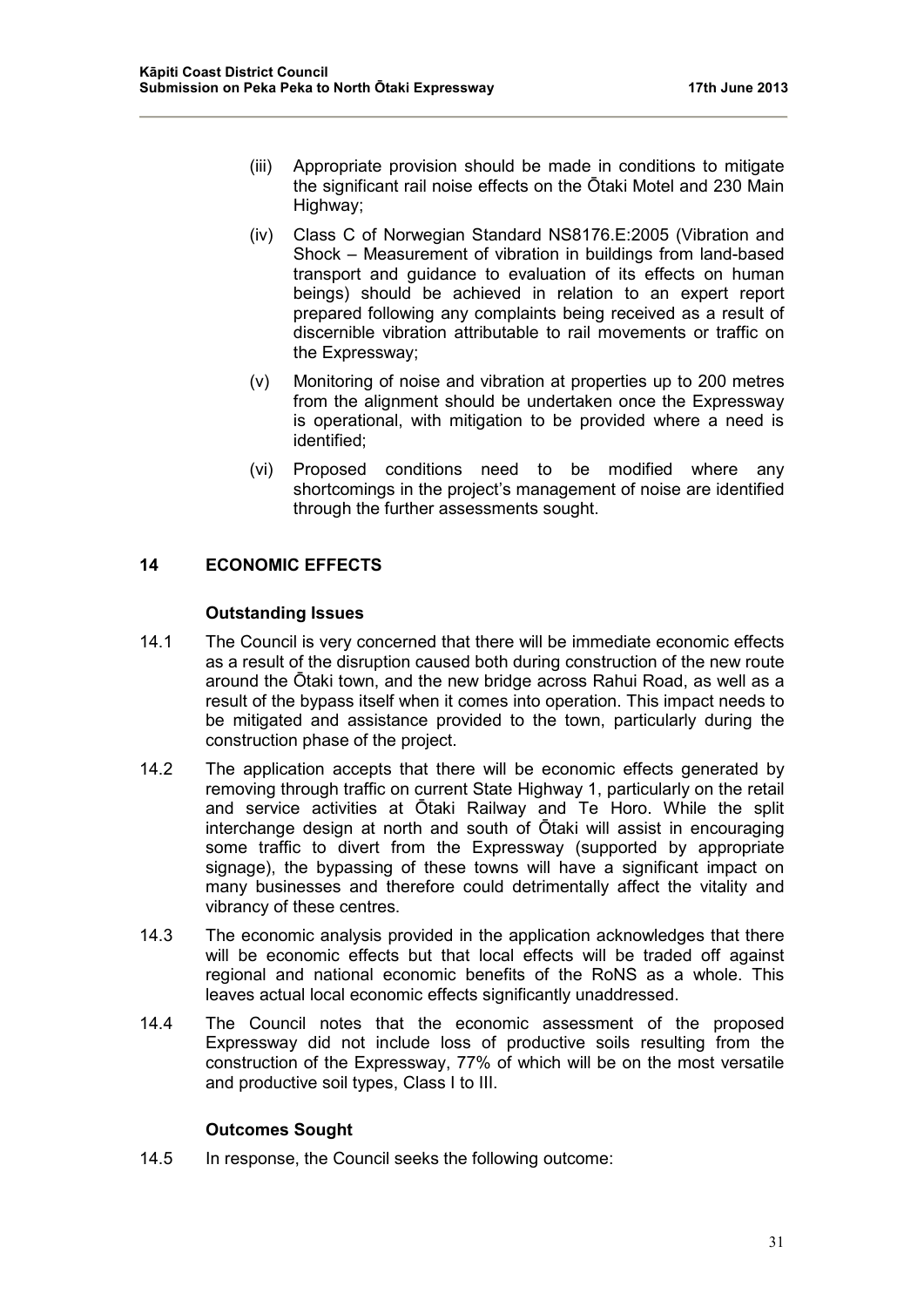(a) provision of adequate mitigation relating to the economic effects on Ōtaki during construction, and of bypassing Ōtaki.

# **15 SOCIAL EFFECTS**

# **Outstanding Issues**

### *Impacts on Residential Amenity*

- 15.1 The Council highlights that many people have moved to the area to enjoy the rural character it provides and the quality of rural amenity values.
- 15.2 Section 7(c) of the RMA requires the maintenance and enhancement of amenity values. The Council notes that the assessment of amenity impacts is spread over a number of disciplines and assessments with the overall result that assessment of the effects is diluted, particularly with regard to the cumulative individual resident effects. In terms of visual amenity, the Council considers that the effects of the Expressway have been underestimated. Given that the Expressway is proposed to be sited on open rural land, it is highly likely that it will be visible from many adjacent properties.
- 15.3 The Council notes that some areas along the route will be experience cumulative effects due to the loss of views, changes in immediate landscape, noise, lighting, shading, loss of privacy, shading/loss of sun, and loss of connectivity. The Council also notes the lack of detailed assessment of visual amenity impacts on clusters of affected properties, and considers that further assessment is required to determine the extent of the loss of existing views, the impact of short-term construction views (for up to 24 months) and impact of views towards the Expressway including noise bunds (particularly the back side of bunds), fences and vegetation.

# *Construction Impacts*

15.4 The Council observes that loss of amenity during the construction period will be disproportionately experienced by a small number of residents, some of whom will also be subject to a range of long term construction effects including loss of views during pre-loading, noise and environmental quality (such as a reduction in air quality during construction, movement of material during pre-loading). The Council is strongly of the view that the impact on these residents needs to be rectified through the imposition of relevant conditions.

# *Community Impacts*

15.5 The Council considers assessment of the social effects of the Project was at best minimal, with little detail provided on the numbers and characteristics of those communities and households most directly affected (such as those whose properties is being acquired, compared with those within 200 metres of the alignment). It also notes that there is a paucity of detail regarding the scale of these effects and how they were weighted and evaluated.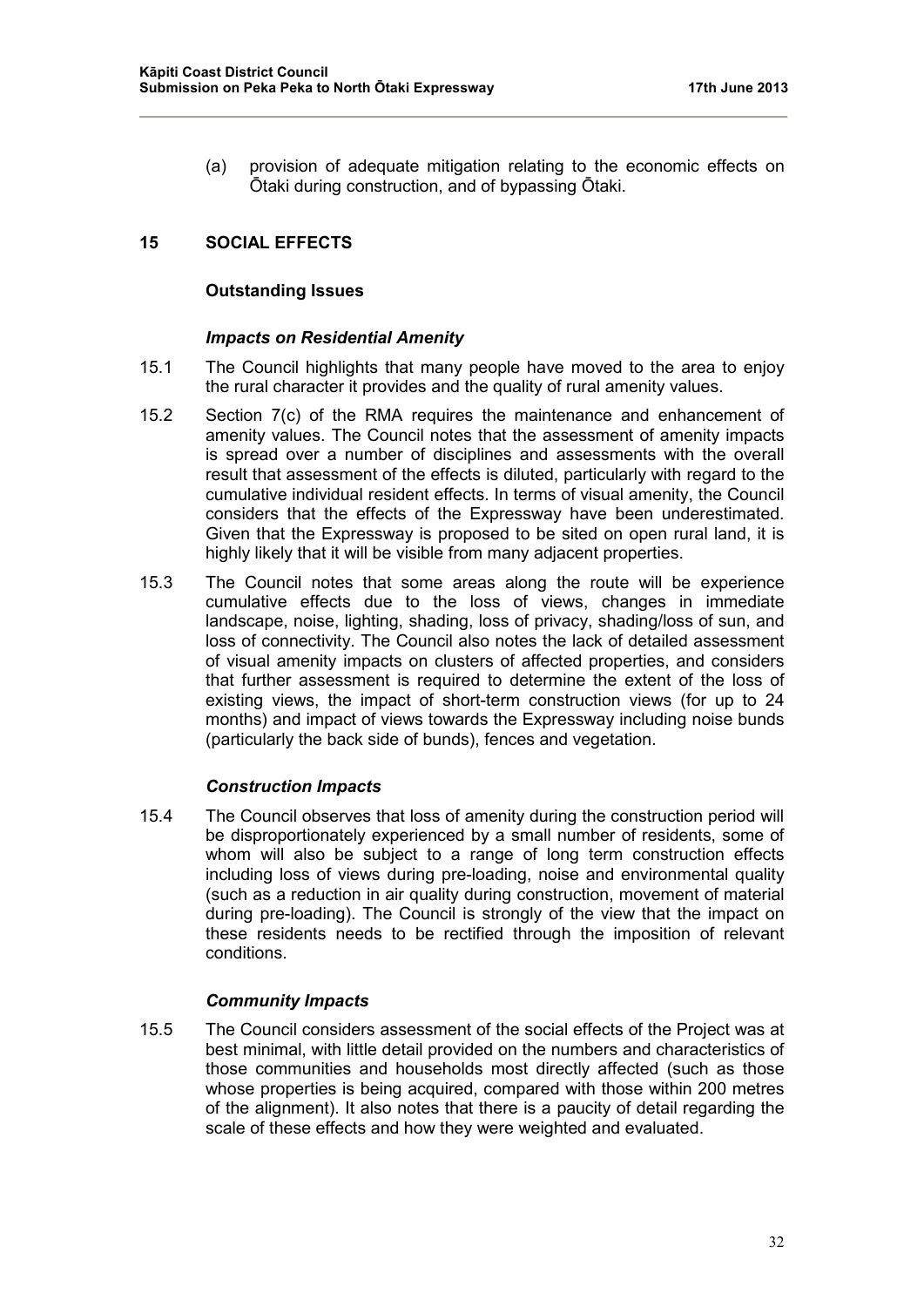### **Outcomes Sought**

- 15.6 In response, the Council seeks the following outcomes:
	- (a) Issues requiring further assessment/information before construction can commence:
		- (i) Further assessment needs to be undertaken to identify the specific visual impact on residents and the resultant amenity and visual amenity effects arising from such matters as loss of views, changes in immediate landscape, noise, lighting and shading.
	- (b) Conditions requiring more detail in order to deliver the Proposal's anticipated outcomes:
		- (i) Identification of areas in the LMP where specific screen planting is required in order to avoid or mitigate effects on residents;
		- (ii) Establishment of a community liaison process and associated liaison group (CLG) which has the capacity to monitor change and inform necessary adaptations, particularly where potential adverse effects are anticipated (e.g. noise, severance, way of life);
		- (iii) Maintenance of the CLG for a minimum period of 12 months into the operation of the project, and ensuring that it has the technical capacity to adequately monitor the social impact of the project and to undertake appropriate community development activities; and
		- (iv) Establishment of an appropriate monitoring framework that includes monitoring directly affected properties closest to route (i.e. 230 houses within 200 metres of centre alignment and those on construction traffic routes and Waitohu School) and along Old Hautere Road.

# **16 CULTURAL / TANGATA WHENUA**

#### **Outstanding Issues**

16.1 The Council acknowledges that NZTA has established an ongoing relationship with Ngā Hapū o Ōtaki and considers it essential that this relationship is maintained during the development of detailed design and in the construction of the proposed Expressway. Ngā Hapū o Ōtaki need to be positioned prominently within the decision making process, as partners and not stakeholders.

# **Outcomes Sought**

- 16.2 In response, the Council seeks the following outcomes:
	- (a) Conditions requiring more detail in order to deliver the Proposal's anticipated outcomes:
		- (i) Provision for iwi participation in the Project and involvement in associated decision making from this point through to construction.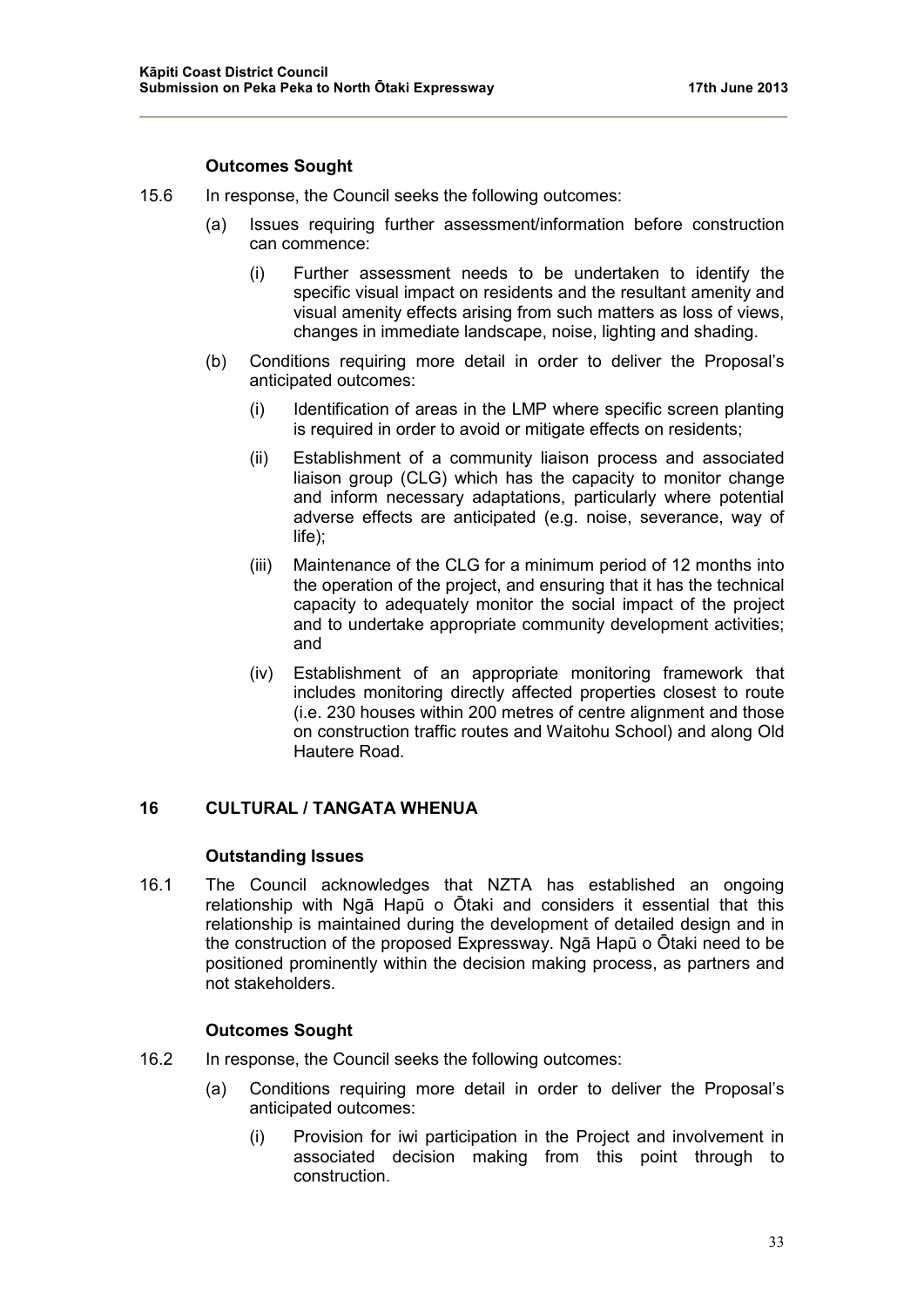#### **17 SEDIMENT CONTROL AND EROSION**

17.1 The Council considers that the approach to erosion and sediment control outlined in the ESCP is generally good (for example, acknowledged shortcomings of USLE, assumed 80% efficiency of devices), but would observe that the assumed efficiency rate of devices may be slightly ambitious given the unlikelihood that this rate will be consistently achieved across all the devices selected.

#### **Outstanding Issues**

- 17.2 The Council considers that all areas susceptible to erosion and sediment deposition should be identified (for example, wetland areas and ecological sites) and be linked more directly to ecology through the EMP. Further, it considers that it would also be helpful if these areas were correlated with the catchment references contained in Tables 10 and 11 of the ESCP and a corresponding plan produced that illustrated their respective catchment areas and the mitigation proposed.
- 17.3 The Council notes with respect to the SSEMP that it still appears to be focused at a very high level regarding erosion and sediment control and considers that further information regarding the specifics of such controls and procedures for mitigation/avoidance should be included or appended.
- 17.4 The Council also notes that specific detail regarding contaminated sediment/water is absent in the ESCP and considers that reference to contamination issues in the plan would be helpful, including, where possible, contaminated sites being clearly identified on a plan.

#### **Outcomes Sought**

- 17.5 In response the Council seeks the following outcomes:
	- (a) Issues requiring further assessment/information before construction can commence:
		- (i) Identification and mapping of all areas susceptible to erosion and sediment deposition;
		- (ii) Inclusion of details regarding proposed erosion and sediment control and associated procedures for mitigation/avoidance in the SSEMP;
		- (iii) Inclusion of appropriate references to contamination issues in the ESCP, including, where possible, contaminated site identification.

# **18 CONTAMINATED LAND**

18.1 The Council notes that preliminary assessments have been undertaken at 5 sites identified as having the highest potential for contaminated soils along the proposed expressway alignment, and that a draft BECLMP has been prepared to provide a framework to manage contaminated soils encountered during project construction.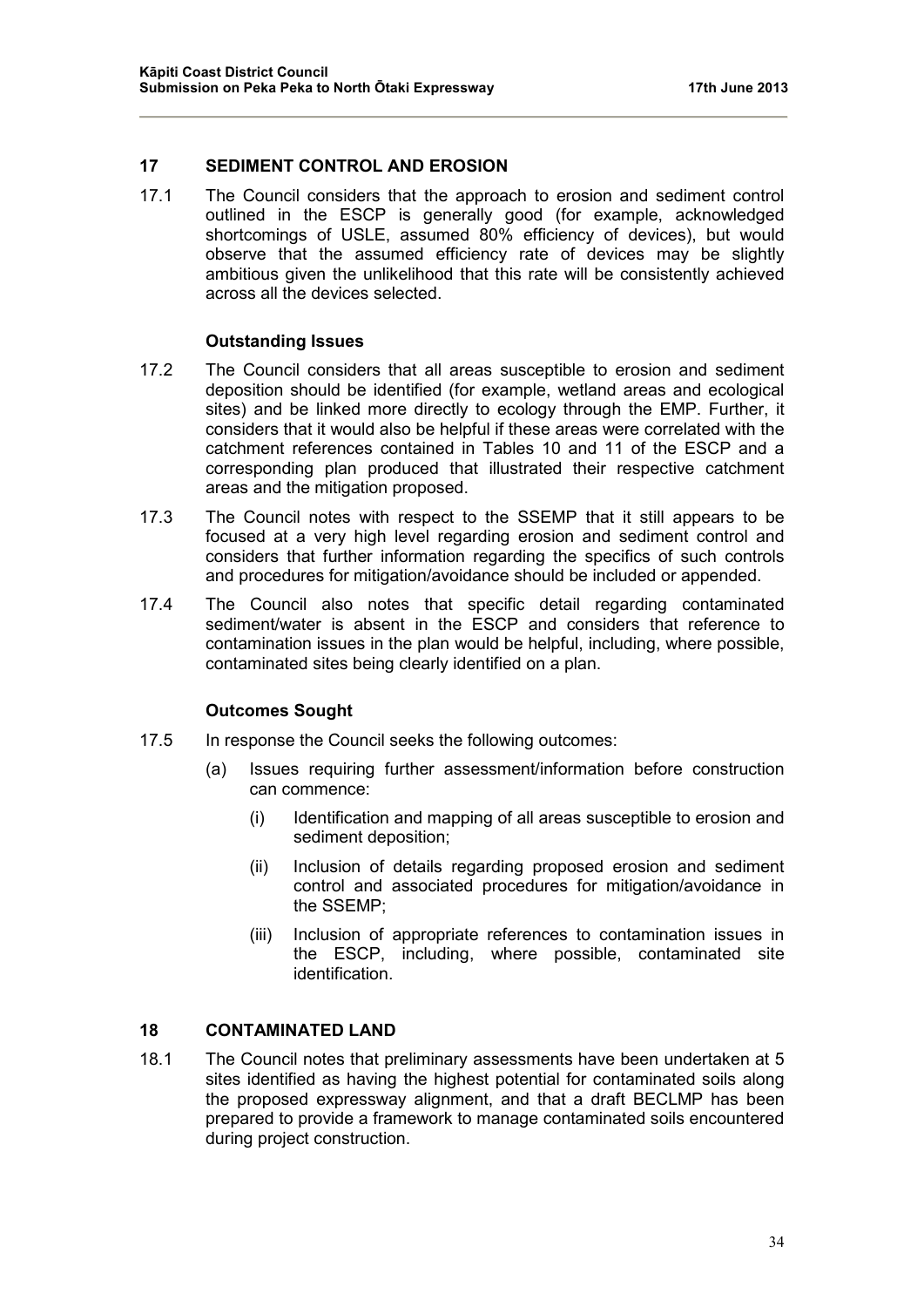- 18.2 Overall, the Council supports the proposed approach to contaminated land management as it is of the view that it provides a relatively robust framework for managing any potential adverse effects. However, this support is conditional on the following;
	- (a) Although there is a generic comment in the BECLMP regarding reporting against the NES for Assessing and Managing Contaminants in Soil to Protect Human Health, the Council considers a general section on reporting needs to be included in the plan as the NES requires Council to be provided with reports within 1 and 3 months of completion of activities relating to removal of fuel storage systems, or change of land use of contaminated or potentially contaminated land respectively;
	- (b) In the event that any contaminated fill is proposed to be reused it is the Council's expectation that this will be managed to international best practice standards; and
	- (c) As the Contaminated Soils and Groundwater Management Plan is a living document that will require updating (with the necessary approval) throughout the project, the Council considers that it should assume a role in this process together with GWRC.

# **Outcomes Sought**

- 18.3 In response the Council seeks the following outcomes:
	- (a) Issues requiring further assessment/information before construction can commence:
		- (i) Inclusion of a general section in the BECLMP regarding reporting against the requirements of the *NES for Assessing and Managing Contaminants in Soil to Protect Human Health*.
	- (b) Conditions requiring more detail in order to deliver the Proposal's anticipated outcomes:
		- (i) Ensure that the Council assumes a role in the on-going monitoring of contamination effects; and
		- (ii) Reuse of any contaminated fill to be managed in accordance with international best practice standards.

# **19 EFFECTS ON COUNCIL'S UTILITIES**

# **Outstanding Issues**

19.1 The Council is concerned to ensure that construction of the proposed expressway does not impinge of the efficient and effective delivery of utilities and services within this area of the Kāpiti Coast or preclude it from providing these to future ratepayers.

# **Outcomes Sought**

- 19.2 In response the Council seeks the following outcomes:
	- (a) Conditions requiring more detail in order to deliver the Proposal's anticipated outcomes: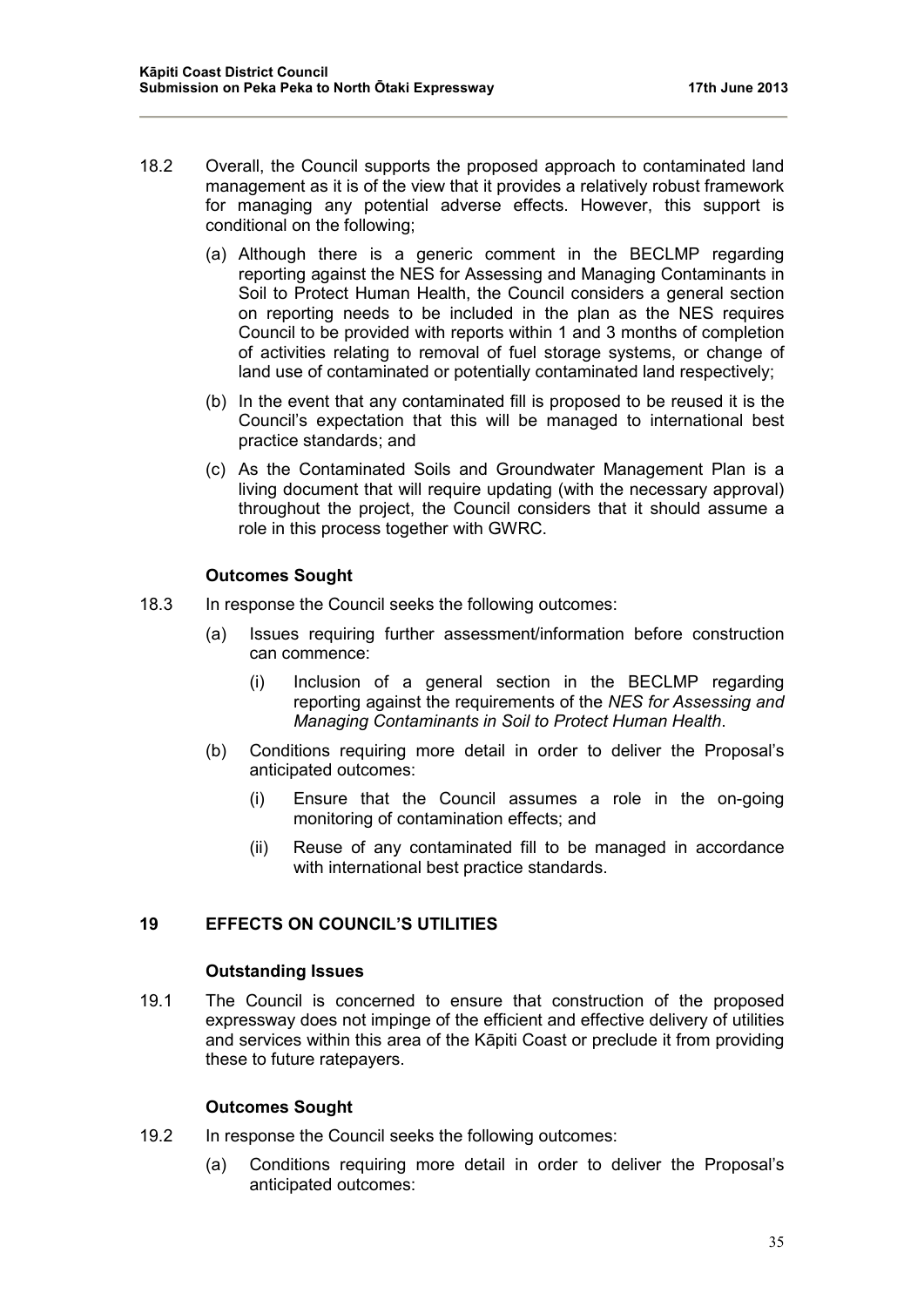- (i) Ensure that existing services, including water supply, are able to function properly during construction of the expressway and once it is operational;
- (ii) Provision of sufficient space along the expressway to enable the Council to satisfy current and future infrastructure requirements;
- (iii) Ensure that the construction and operation of the expressway avoids adversely affecting the Council's water supply bores; and
- (iv) Ensure that Council infrastructure that traverses the expressway will either be replaced or a suitable alternative provided prior to, or at the time of, construction.

# **20 STATUTORY PLANNING**

- 20.1 The Council generally considers the current policy framework (collectively provided through the District Plan, the Regional Policy Statement, and national planning instruments) establishes an appropriate reference by which many of the effects of the Project, positive and adverse, can be assessed to determine its consistency with the purpose and principles of the Resource Management Act.
- 20.2 The Council notes and agrees with:
	- (a) NZTA's broad identification of documents that are relevant to the assessment of effects on the environment under sections 104 and 171 of the Resource Management Act 1991 (RMA);
	- (b) The NZTA's assessment of the Proposal in relation to the National Policy Statement for Freshwater Management 2011 (NPSFW) and National Policy Statement for Electricity Transmission 2008 (NPSET);
	- (c) NZTA's assessment of the proposal in relation to the National Environmental Standards (NES) for Air Quality, Sources of Drinking Water, and Electricity Transmission Activities; and
	- (d) The NZTA's assessment of the proposal against the Wellington Regional Policy Statement (WRPS).
- 20.3 The Council notes, however, that the assessment of the effects against the District Plan's policy framework is based on the formulation of effective conditions. At this stage, the Council does not consider that the conditions, in their entirety, provide a suitably comprehensive or effective structure for avoiding, remedying or mitigating the effects of the proposed Expressway.
- 20.4 The support of the Council for the Project is largely conditional on the adverse effects being managed by appropriate, robust, certain and enforceable conditions that achieve the outcomes sought in this submission, which will in some cases require amendment to conditions as currently proposed. The Council considers that its planning concerns are capable of being addressed through the Board of Inquiry process, and it will engage constructively with the NZTA to help resolves its outstanding issues.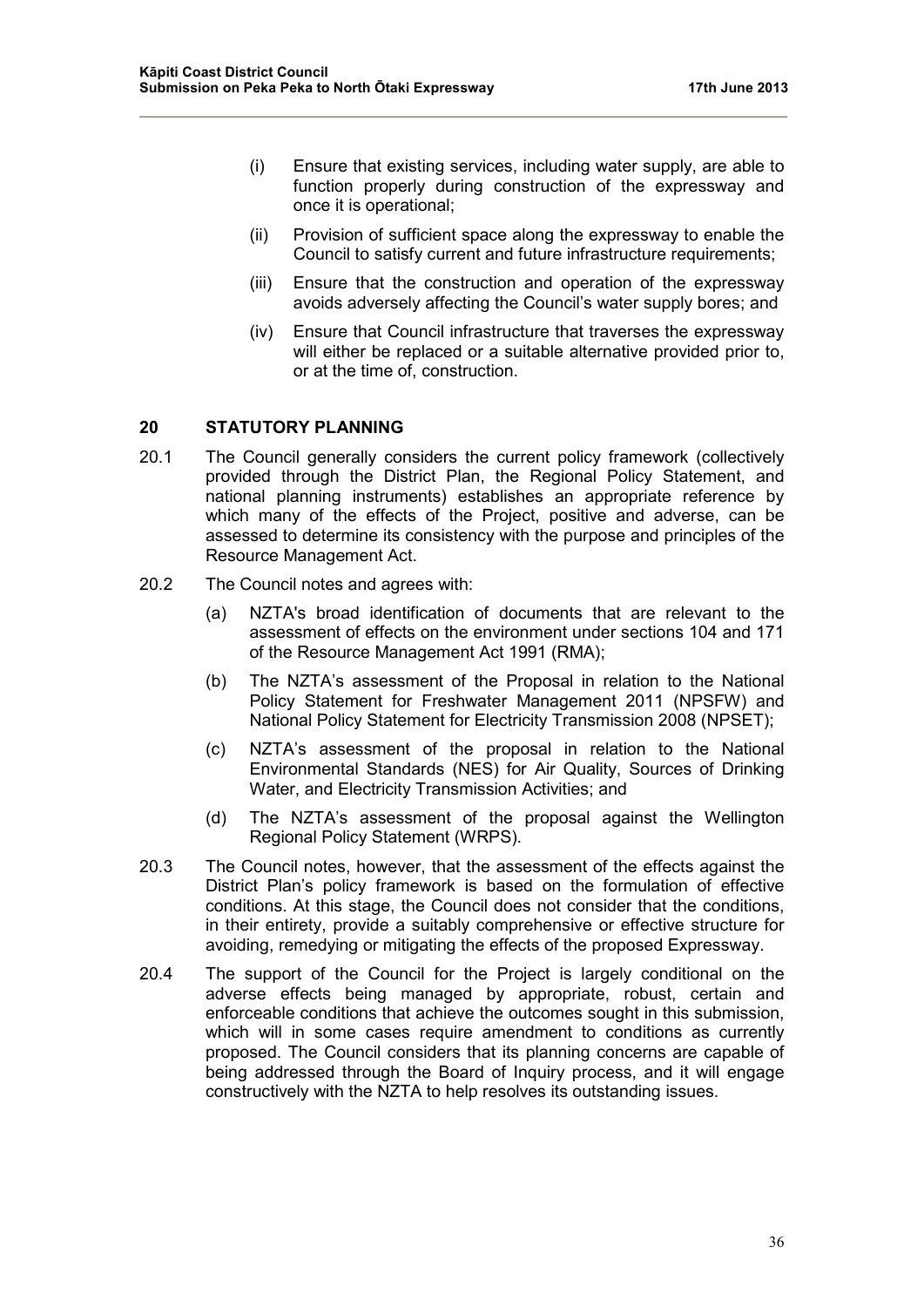#### **Outstanding Issues**

- 20.5 The earlier sections of this submission discuss gaps in or differing conclusions in relation to various aspects of NZTA's assessment of effects of the Proposal. Given that NZTA's planning assessment of the Proposal (against Part 2 of the RMA and the relevant national and regional statutory planning documents) relies on its assessment of effects, any updated conclusions about the effects as a result of the matters raised in this submission will need to be carefully applied to the planning assessment.
- 20.6 As noted, the Council expects that changes to conditions, including those changes sought in this submission, should be able to resolve any issues identified through this planning assessment.
- 20.7 The final planning assessment will need to be satisfied that the changes in conditions or any new conditions are sufficient to address the following key policy matters:
	- (a) The maintenance of the vitality and vibrancy of the Ōtaki town centre and its quality as an urban environment for the residents, given the economic effects that will arise during construction and when the proposed Expressway comes into operation;
	- (b) The avoidance of the exacerbation of flooding hazards and degraded water quality through stormwater disposal;
	- (c) The maintenance of rural character and amenity values through changes to the landscape, the visual impact, and the effects of noise, light and traffic movement;
	- (d) The protection of the District's indigenous biodiversity, including its significant indigenous vegetation and significant habitats of indigenous fauna; and
	- (e) The provision for the relationship of Māori and their culture and traditions with their ancestral lands, water, sites, waahi tapu, and other tāonga.
- 20.8 The application's statutory assessment appears to assume that if effects are managed as set out in the management plans and conditions, that this will ensure consistency with the objectives and policies of the District Plan. As stated above, the Council is not yet satisfied that the quality and efficacy of the final design and mitigation measures will be achieved by the current set of conditions. In particular, the Council seeks the assurance that can be provided by having stronger involvement in the key aspects of the Project design and construction.

#### **Outcome sought**

20.9 The Proposal needs more careful and detailed assessment against the planning documents and RMA Part 2 provisions noted above once gaps and issues with the effects assessment are resolved, with consequent design changes and conditions where necessary to reflect this assessment.